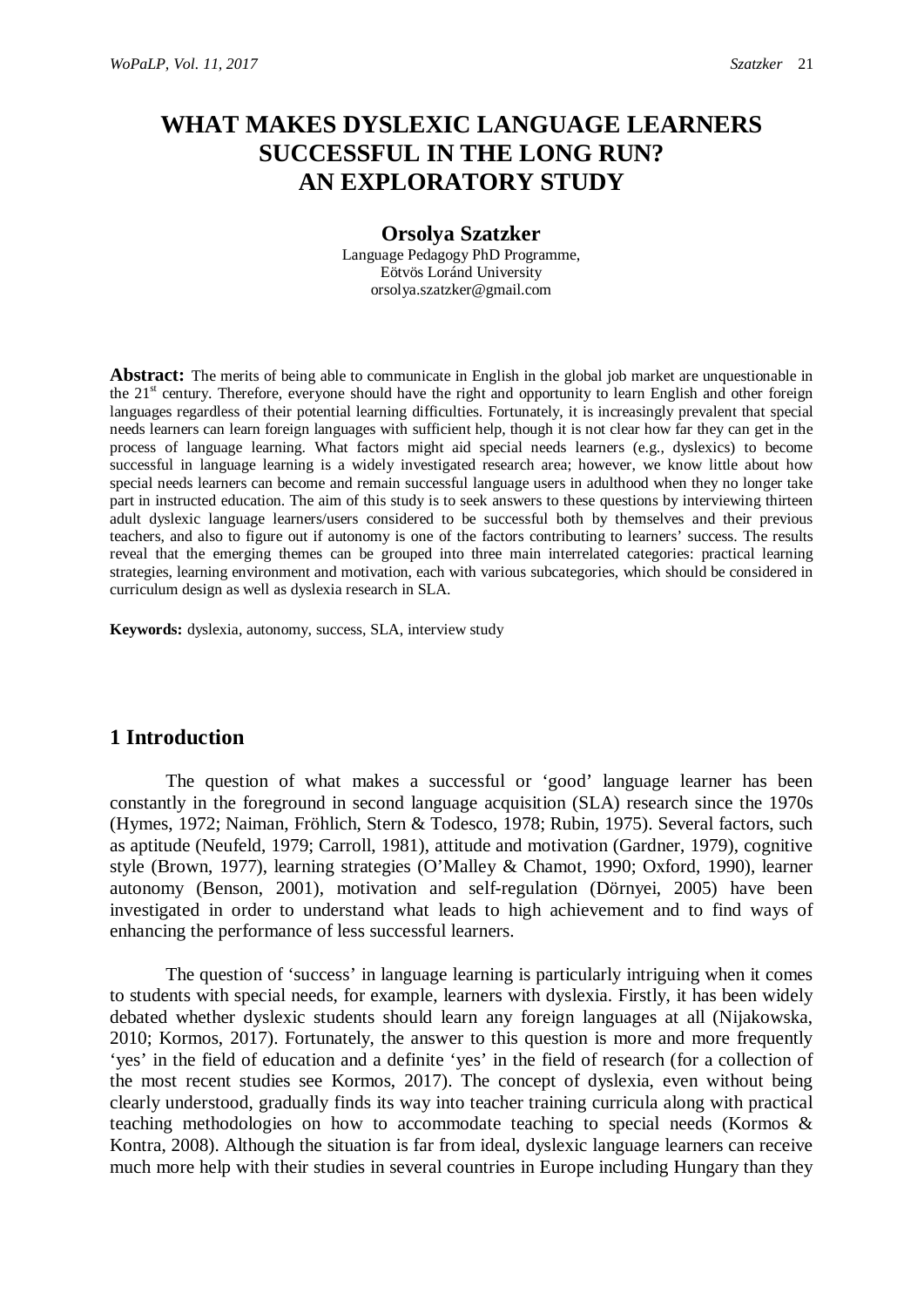did a generation ago (Kormos & Csizér, 2010; Nijakowska, 2010). The notion of dyslexia and its impact on foreign language learning are intensively researched worldwide along with special teaching methodologies that provide learners with additional help.

In spite of the recent boom in research activity regarding dyslexics' language learning, little is said about the future prospects of dyslexic language learners. From the point of view of success, it is a vital question whether students who fight their way through public education remain active language users after graduation from secondary school; and if so, how they manage to retain and improve their foreign language skills. For educators, it would be important to know if dyslexic adults rely on the strategies they were taught at school and whether they become autonomous language learners and users eventually. The interview study analysed in this paper forms the basis of my PhD dissertation and the results discussed here are considered to be the preliminary findings of the analysis. The overall investigation is based on the assumption that successful language users need to become autonomous language learners and users, may they be dyslexics or non-dyslexics. Therefore, the primary aim of my research is to gain an understanding of the language learning experiences of successful adult learners with dyslexia. Before the detailed analysis of the interview study and its implications are discussed, it is important to set the context by outlining the related notions and providing some theoretical background to the study.

## **2 Theoretical background**

To interpret the procedure and results of the study appropriately, it is necessary to define the basic terminology of the research field. Since the scope of the study is on successful adult dyslexic language users, the concepts that hypothetically contribute to their success, such as learner autonomy and self-regulation in particular, will also be observed.

#### **2.1 Understanding dyslexia: changing perspectives**

When looking for information about dyslexia, one can observe a great variation in attitude and the use of terminology. The International Dyslexia Association (2002) explains that this specific learning disability is neurological in origin. As a result of a deficit in the phonological component of the language, problems in reading comprehension might occur. Providing information for a wide range of audience, the British Dyslexia Association (2007) suggests that dyslexia should be considered a specific learning 'difficulty' affecting literacy and language related skills, and warns that the automatic development of these skills may not match the individual's cognitive skills in other areas. They also claim that dyslexia is a lifelong condition, which "tends to be resistant to conventional teaching" (p.1). According to the websites of the two associations, dyslexia can be characterized by a combination of such symptoms as difficulties with phonological processing, poor working memory and processing speed, poor spelling and decoding abilities (Nijakowska, 2010).

Beyond a list of symptoms, the condition of dyslexia can be perceived in various ways depending on the aspect from which the notion is examined. Researchers, educators, policy makers, teachers as well as psychologists may interpret the same condition differently in their given context. Despite the frequent use of the term, one of the possible reasons for lacking a mutually accepted definition might be the fact that the professionals investigating dyslexia engage in simultaneous discourse within their own community but fail to communicate with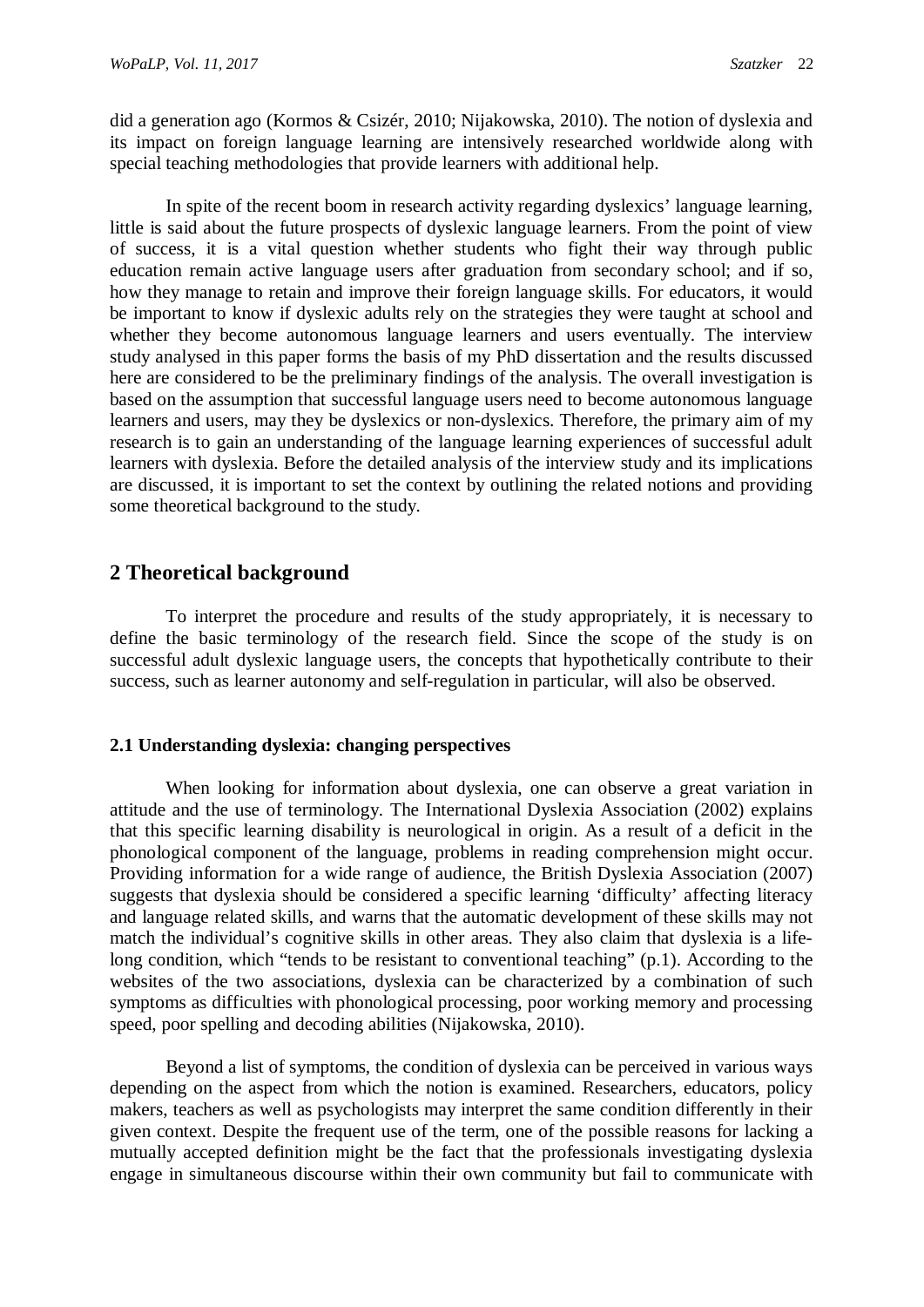one another. This lack of communication between decision makers and researchers in the various fields is often disadvantageous for those who are concerned, namely, dyslexic individuals. Chanock (2007), for instance, distinguishes medical, social-constructionist, legal, and pedagogical discourse when attempting to describe the situation of dyslexic students in higher education in Australia. Although each professional field provides important information about the notion of dyslexia, none of them capture the notion in its full complexity. The same 'layers' of communication can be observed in the European context as well, and they often lead to paradoxes or misinterpretations in the field of dyslexia research and education in general. Consequently, expecting a universally acknowledged answer to the question 'What is dyslexia?' would be highly unrealistic; nevertheless, some guiding principles and tendencies must be highlighted from the perspective of educational research.

Most of the current definitions available in the various areas of dyslexia research categorise the condition among disabilities and put emphasis mainly on dyslexic individuals' weaknesses and difficulties with regard to becoming literate in their native language. This is reflected in most of the terminology dated back to the beginnings of dyslexia research (for a review see Grigorenko, 2001): for instance, word blindness, strephosymbolia (i.e., unusual difficulty in learning to read), specific reading disability, and specific reading retardation are included in the list. The use of terminology has changed a great deal since the early days, but the negative connotation prevails in terms such as specific learning disability (International Dyslexia Association, 2002), a disorder (World Health Organisation, 2010), and a specific learning difficulty (British Dyslexia Association, 2007). Impairment in literacy, attention deficit, visual and/or auditory processing problems and reduced working memory are considered as some of the major weaknesses dyslexic individuals have on a continuum from mild to severe. It must be noted that these difficulties emerge without IQ deficiency and in spite of appropriate educational circumstances (Crombie, 2000; Grigorenko, 2001; Gyarmathy, 2007; Pothos & Kirk, 2004; Reid, 2005).

It may be noted that the terms described above denote only difficulties and take little account of some of the positive aspects of being a dyslexic. The fact that dyslexia also entails strengths, not only weaknesses is attested by the fact that dyslexia frequently occurs among world-renowned scientists, artists, and exceptionally talented people. Besides being unusually gifted in a given area, some common characteristics that dyslexic individuals tend to share to varying degree are creativity, problem solving skills and holistic thinking. As Gyarmathy (2007) explains, dyslexics' visual skills are often manifested as a gift, which enables them to have a unique and creative approach towards the world. Due to this gift, they tend to come up with unusual and unexpected solutions to problems. Davis (1997) is one of the few authors who approaches the notion of dyslexia from a positive perspective and concentrates on the 'gift' aspect of dyslexia in his work. In his view, one of the greatest advantages of dyslexia is nonverbal conceptualisation, that is, thinking in mental pictures of concepts and ideas. It is suggested that such thinking enables the individual to think much faster than of those who think linearly.

The somewhat imbalanced view of dyslexia results in a new generation of theories. Rice and Brooks (2004) describe three main approaches that, in their view, might affect the upcoming theories in the future. The common feature of the proposed models, i.e., the cognitive process model, the self-organising systems model, and the atypical brain development framework, is that all of them draw on the complexity and dynamic nature of dyslexia and point towards a difference approach instead of a deficit one. In other words, both intrinsic (biological) and extrinsic (environmental) factors are taken into consideration along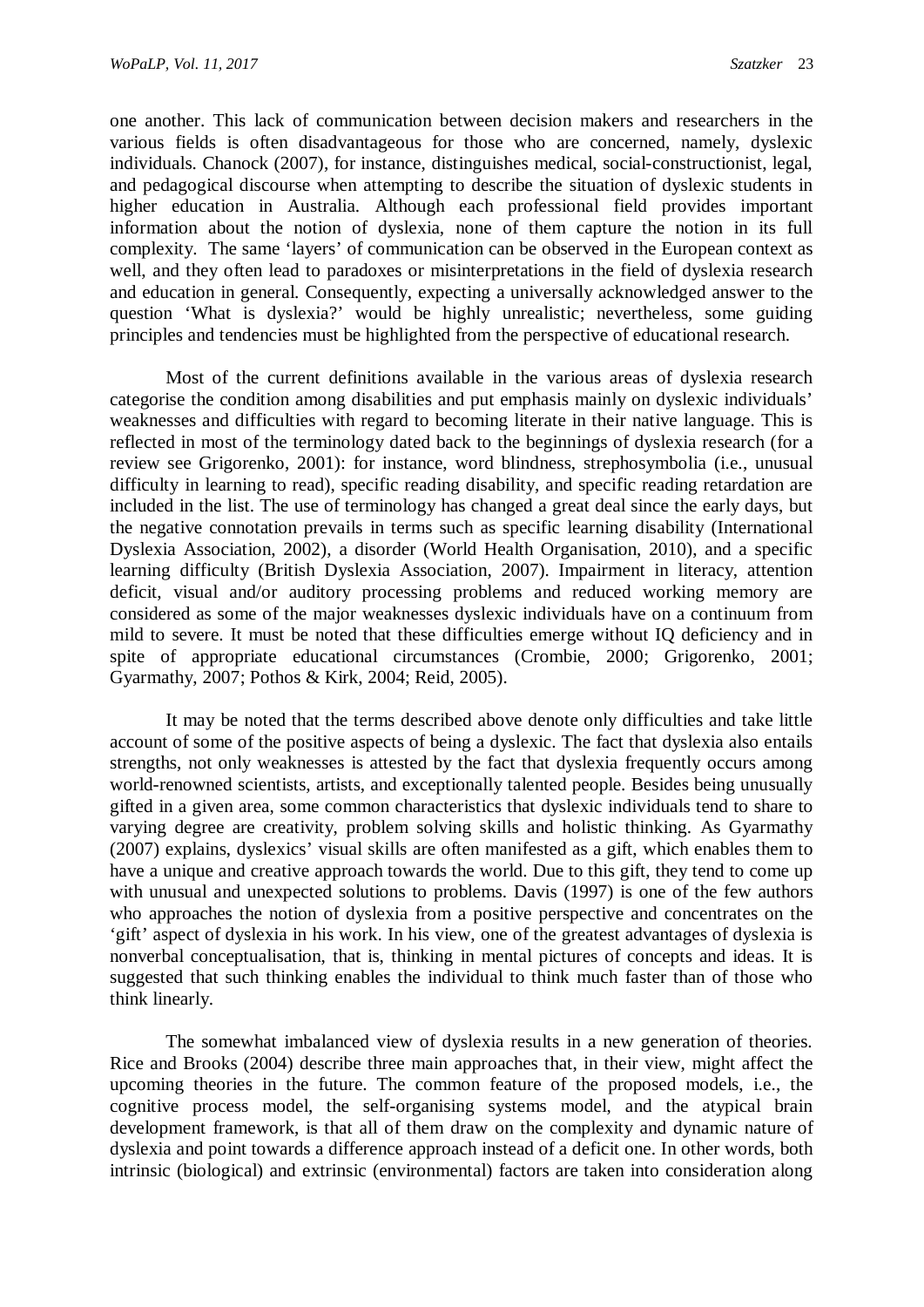with the particular context of the dyslexic individual. Amesbury (2007) describes similar trends in terms of understanding dyslexia: one attempting to recognise dyslexia in cooccurrence with other specific learning difficulties (Shoemaker & Kalverboer, 1994; Dewey, et al., 2002; Visser, 2003) and another tendency towards a simultaneous acknowledgment of strengths and abilities (Cooper, 2007). The first approaches the issue from a medical point of view, providing labels and diagnosis for a disability, the latter indicates that dyslexia is a difference rather than a handicap and promotes a social model of disability.

In the context of this particular study, dyslexia is viewed as a learning difference at any age, which is manifested as an impairment in literacy with other potential difficulties (e.g., memory, visual and/or auditory processing, and attention deficit) in spite of appropriate educational circumstances. It is understood that dyslexic individuals show different severity of their difficulties and manifest different levels of varying strengths (e.g., creativity and holistic thinking) that they can build on in their learning processes.

#### **2.2 Dyslexia and foreign language learning**

Ganschow and Sparks (2000) were among the first and most influential researchers investigating the effect of dyslexia in foreign language (FL) learning. They conducted research from the beginning of the 1980s in an attempt to understand what problems FL learners with language learning difficulties (LD) experience, how their achievement differs from those of low-achievers without language learning difficulties, and what factors lead to language learning difficulties. They wanted to investigate Dinklage's observations (in Schwarz, 1997) further, who had come to the conclusion that the reasons for some of the problems of language learners at Harvard University were not anxiety, or lack of motivation or effort, but a language-based factor, rooted in their native language. On the basis of 22 case studies, Ganschow and Sparks set up the Linguistic Coding Difference Hypothesis (Sparks, Ganschow, & Pohlmann, 1989), which claims that foreign language learning-related difficulties stem from problems with one or more of the so called linguistic codes (phonological/orthographic, syntactic and semantic) in the student's native language system.

According to their results, most student problems relate to phonological awareness, which might lead to perception and comprehension problems. Students struggle with understanding and applying the rule systems of a language; especially the phonological/orthographic stage proves to be difficult for them. Findings also imply that atrisk learners do not obtain appropriate metacognitive skills; therefore, they cannot reflect on language and cannot make self-corrections without help. Although anxiety, motivational and emotional disorders might have an impact on these learners, these seem to be the result and not the cause of language related problems. In their work, besides providing a solid understanding of the language-learning-related difficulties dyslexics face, they came to a significant conclusion in terms of the perception of dyslexia. Namely, they claim that the basic difference between good and poor language learners, including low achievers as well as at risk learners, indicates that poor students show noteworthy variations rather than deficits with regard to foreign language performance.

A decade later similar problems were confirmed by Crombie (2000), who summed up the language learning situation of dyslexic students in mainstream education in Scotland. Poor working memory, poor auditory discrimination, faulty auditory sequencing, difficulties with motor skill and automaticity, information processing problems, as well as limited attention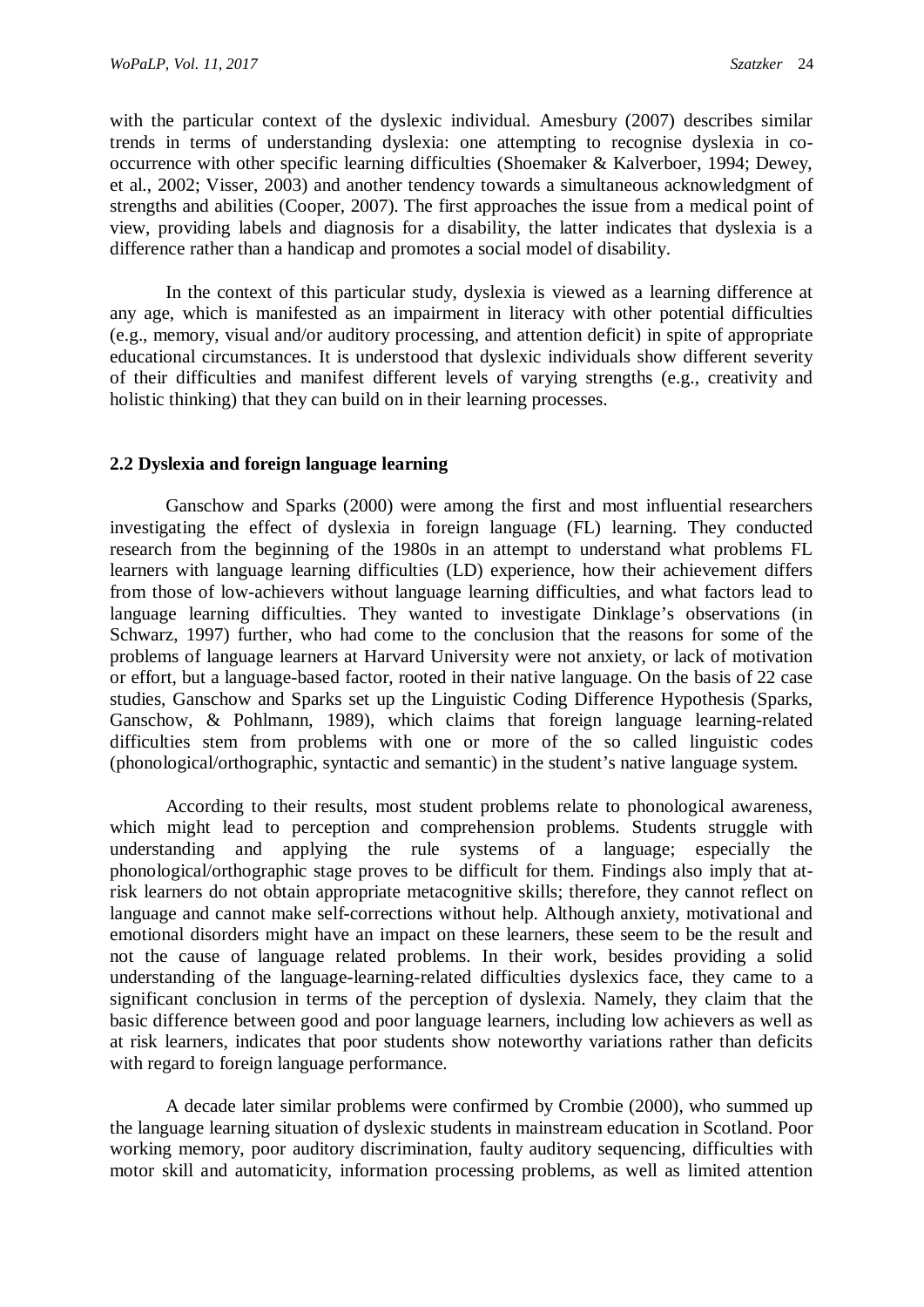were listed among the most crucial problems that learners with LD are struggling with. However, as Nijakowska (2010) highlights "there is no such phenomenon as FL learning disability" (p.74). She claims that language learning ability exists along with potential learning difficulties showing different levels of severity in case of dyslexics as well as nondyslexics. Therefore, learners with FL learning difficulties should not be exempted from FL education; instead, they should be provided with special tutoring in order to ensure the opportunity to acquire a sufficient level of proficiency in line with their needs.

Prior to the discussion of the relevant special tutoring methods, it is necessary to highlight that in her most recent review of related research, Kormos (2017) underscored a significant link between cognitive and affective factors, especially between working memory capacity and anxiety. She argued that anxiety is not necessarily the result of poor working memory, but an increased anxiety level due to L2 learning, which, in general, might cause more problems with concentration and working memory. In short, the highly interrelated relationship of cognitive and affective characteristics of dyslexic learners should not be overlooked in the educational context, as they are crucial factors when accommodating to special needs is aimed at.

In order to help dyslexic learners with learning difficulties, Ganschow and Sparks (2000) developed a method, the multi-sensory structured language (MSL) approach (Sparks & Miller, 2000; Sparks et al., 1998), built upon their own research findings and those of others. They adopted the Orton-Gillingham method, which had originally been developed to improve native language literacy skills in the field of foreign language learning/teaching. It is believed that the method is effective for dyslexic learners for a number of reasons: it helps them explicitly focus on the structure of the language; provides direct, cumulative, and explicit instruction; and involves several channels of learning simultaneously (visual, auditory, and kinaesthetic-tactile) in order to enhance memory and imprint the written language. Several research studies conducted by Ganschow and Sparks in the American setting and by other researchers in Europe (Nijakowska, 2010; Schneider & Crombie, 2003) both with groups of learners and individual case study subjects (Nijakowska, 2010; Ormos, 2004; Sarkadi, 2005) found evidence for the efficiency of this method for dyslexic learners. They all agree that these teaching/learning principles are beneficial for non-dyslexic learners as well, even though they might be overlooked in the era of communicative language teaching in mainstream education.

Regardless of the fact that explicit teaching methods are beneficial for dyslexic language learners, none of the available research studies provide information about whether students apply the learning tips and methods later in their lives when teachers are not there to support them. It is questionable how they can retain and improve their foreign language knowledge. Research in language pedagogy suggests that autonomy and self-regulation are indispensable in enabling the students to become successful language learners and users; therefore, the following section provides an insight into some of the relevant investigations conducted into these learner variables.

#### **2.3 Learner autonomy and self-regulation**

In the context of my research, learner autonomy and self-regulation are investigated together because they are closely related; though, according to the literature, they are not completely identical.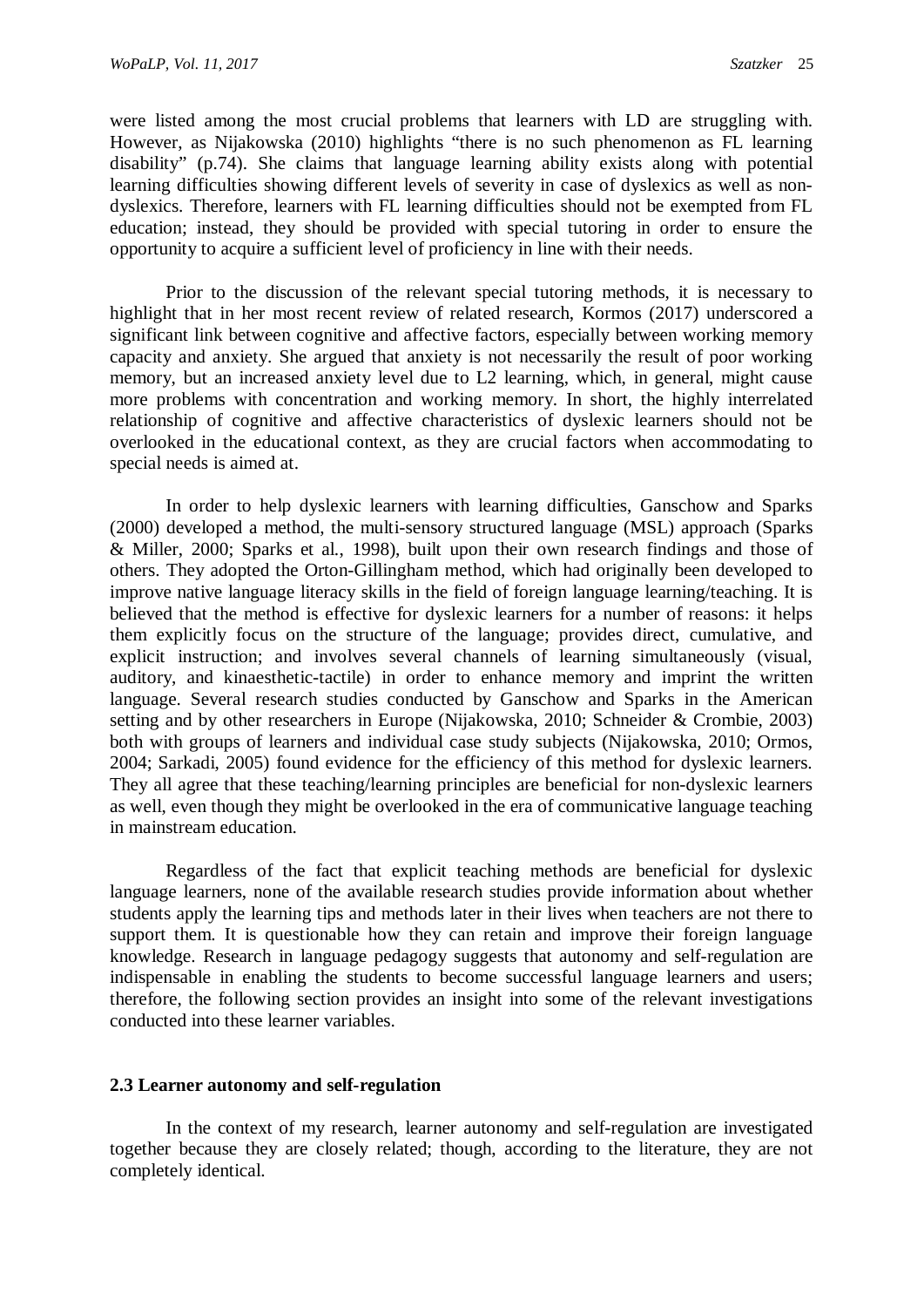In an early research, Holec (1981) emphasises the aspect of consciousness in autonomy and defines it as "the ability to take charge of one's own learning" (p.3). He approaches autonomy from a behavioural perspective and focuses on the actions an autonomous learner takes, such as selecting learning materials and planning, monitoring, and assessing the learning process. Little (1991) takes a different approach by concentrating on the psychology of autonomy under the assumption that in order to be able to act autonomously, learners must possess certain underlying psychological capacities. "Essentially, autonomy is a capacity – for detachment, critical reflection, decision-making, and independent action" (Little, 1991, p.4). This is very important from the point of view of the research because, as pointed out in the previous section, dyslexic learners tend to be weak in metacognition, which entail the very capacities mentioned above.

The concept of autonomy developed over the years as theoreticians proposed new conceptualisations and models of autonomy according to type, variety, level or degree (Benson, 2006). From the point of view of my study what is interesting is the distinction that Littlewood (1999) makes between 'reactive' and 'proactive' autonomy. Reactive autonomy means that once the goals are defined by someone else, the learner is capable of organising his own resources in order to reach them, whereas in the proactive stage of autonomy, learners are capable of creating their own directions of learning. My research is concerned with proactive autonomy since the participants of my study are independent adult language learners/users who are unlikely to have any external support, such as a teacher, who would identify goals for them. In the framework of this study, autonomous learners are also seen as Illés (2012) claims: "independent language users capable of on-line problem solving and decision making" (p.6). The capacity of permanently assessing communication situations and choosing the most appropriate response linguistically and pragmatically are such complex tasks that being able to complete them requires complex cognitive abilities and metacognitive skills.

Similarly to autonomy, self-regulation is often perceived as capacity or capability (Molnár, 2009; Pintrich, 2000), and is described as "the degree to which individuals are active participants in their own learning" (Dörnyei, 2005, p.81). As for its components, Pintrich (2000) claims that self-regulated learning "is an active, constructive process whereby learners set goals for their own learning and then attempt to monitor, regulate, and control their cognition, motivation, and behaviour, guided and constrained by their goals and contextual features in the environment" (p.453).

The concept of self-regulation in the area of language learning research that mainly derives from motivational studies; therefore, despite showing resemblance to the notion of autonomy with regard to their components, motivation plays a more crucial role in conceptualising the phenomenon. For instance, Lens and Vansteenkiste (2008) propose that self-regulated students are the ones who "are able to control the different cognitivemotivational processes to facilitate their own learning process and who are thus likely to perceive themselves as the masters of their own learning process" (p.145). They explain that, ideally, motivational processes enhance cognitive, affective as well as motivational outcomes. In other words, by manipulating and controlling their own motivational processes through self-regulated learning, students can enhance their performance, enjoy their learning process more, and continue being motivated. Again, considering the fact that motivation, planning, and critical thinking require a high level of cognitive and metacognitive skills, it is essential to examine how they work in dyslexic individuals.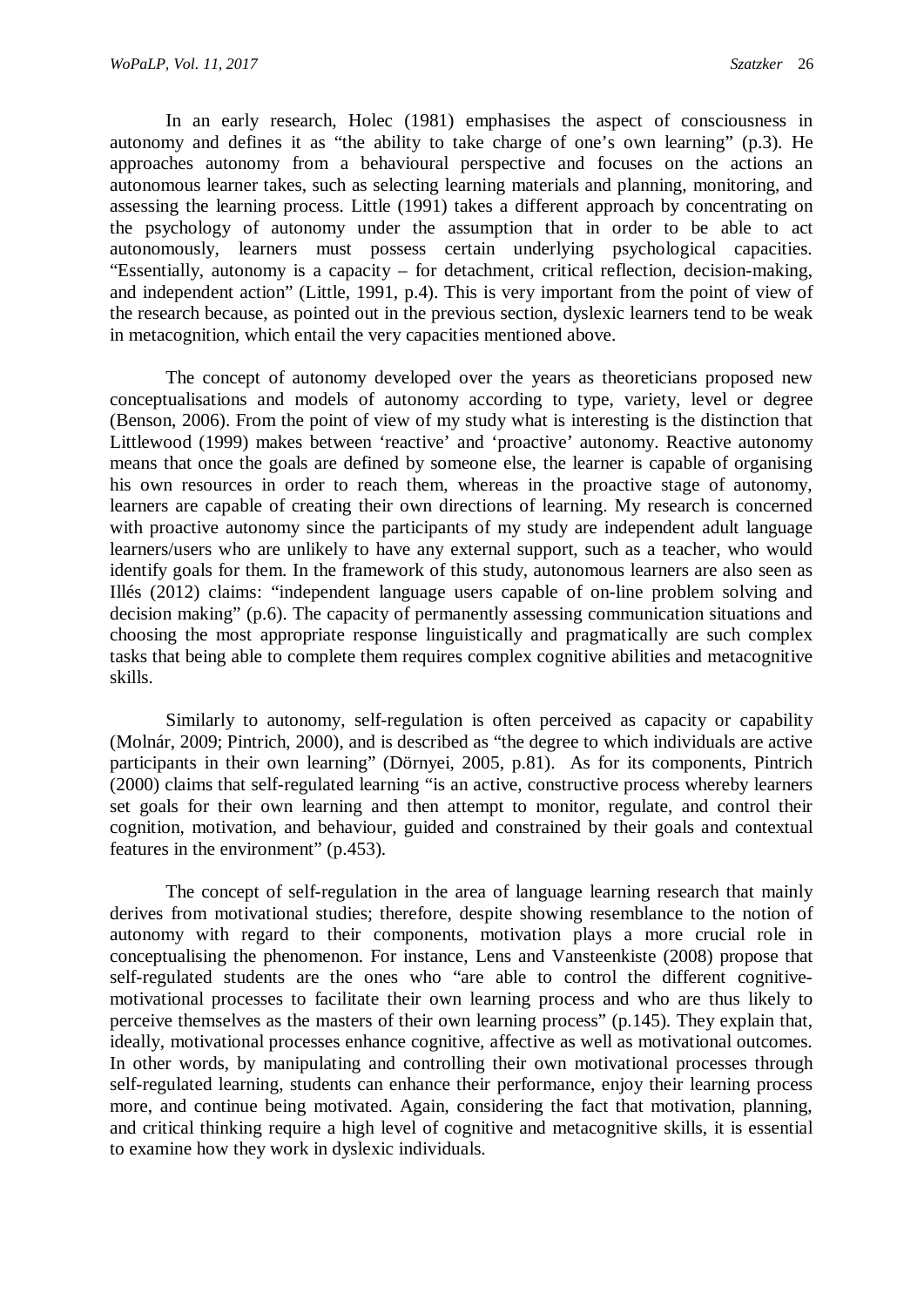With regard to the research interest and the given theoretical context, the subsequent sections describe the specific research questions and the methods by which the study seeks to answer.

## **3 Research questions**

The study attempts to answer the following questions:

- 1. What do successful adult dyslexic language users recall about their language learning processes?
- 2. How do adult dyslexic participants see themselves as language learners/users?
- 3. How can their learner autonomy and self-regulation be characterized?
- 4. Do language learner autonomy and self-regulation contribute to the learners' perceived success?

Besides the specific research questions, it must be noted that the overall research interest in gaining a deep understanding of adult dyslexic language users language learning experiences that aided them to become successful learners is of prior interest. This is especially important to highlight because the relationship between learner autonomy and language learning success is only a hypothetical one at this stage; therefore, it is not a direct question of inquiry. It is hoped, however, that it will be described indirectly through other related experiences of the interviewees.

Furthermore, in the next phase of my research another question will also be investigated: the relationship between curricular goals for dyslexic EFL students and adult reflections on the means of achieving success. For that purpose, teachers and teaching curricula are going to be consulted. However, the current analysis exclusively focuses on the experiences of adult language learners/users.

### **4 Methods**

Considering the overall goal of my research, as mentioned above, to gain a deep understanding of the general learning experiences besides the role of autonomy and selfregulation in learning a foreign language (English) with dyslexia and explore the issue from the participants' perspective, the study falls into the naturalistic research paradigm. The scope of my analysis considers the participants as individual cases, hence follows Patton's (2002) guidelines in pursuit of bounding the cases and finding patterns in the emerging themes in order to understand "the greater whole" (p.432). During the data collection process qualitative data was collected by conducting interviews and by using other instruments as described in the following subsections.

#### **4.1 Participants**

The selection process of the participants followed the principle of purposeful, snowball sampling (Patton, 2002) as the potential interviewees were contacted by the recommendation of their English teacher or other professional helpers (e.g., speech therapist, psychologist) recommendations. The reason for this was twofold: to enhance data triangulation in the role of the teachers and to attempt to address the persistently sensitive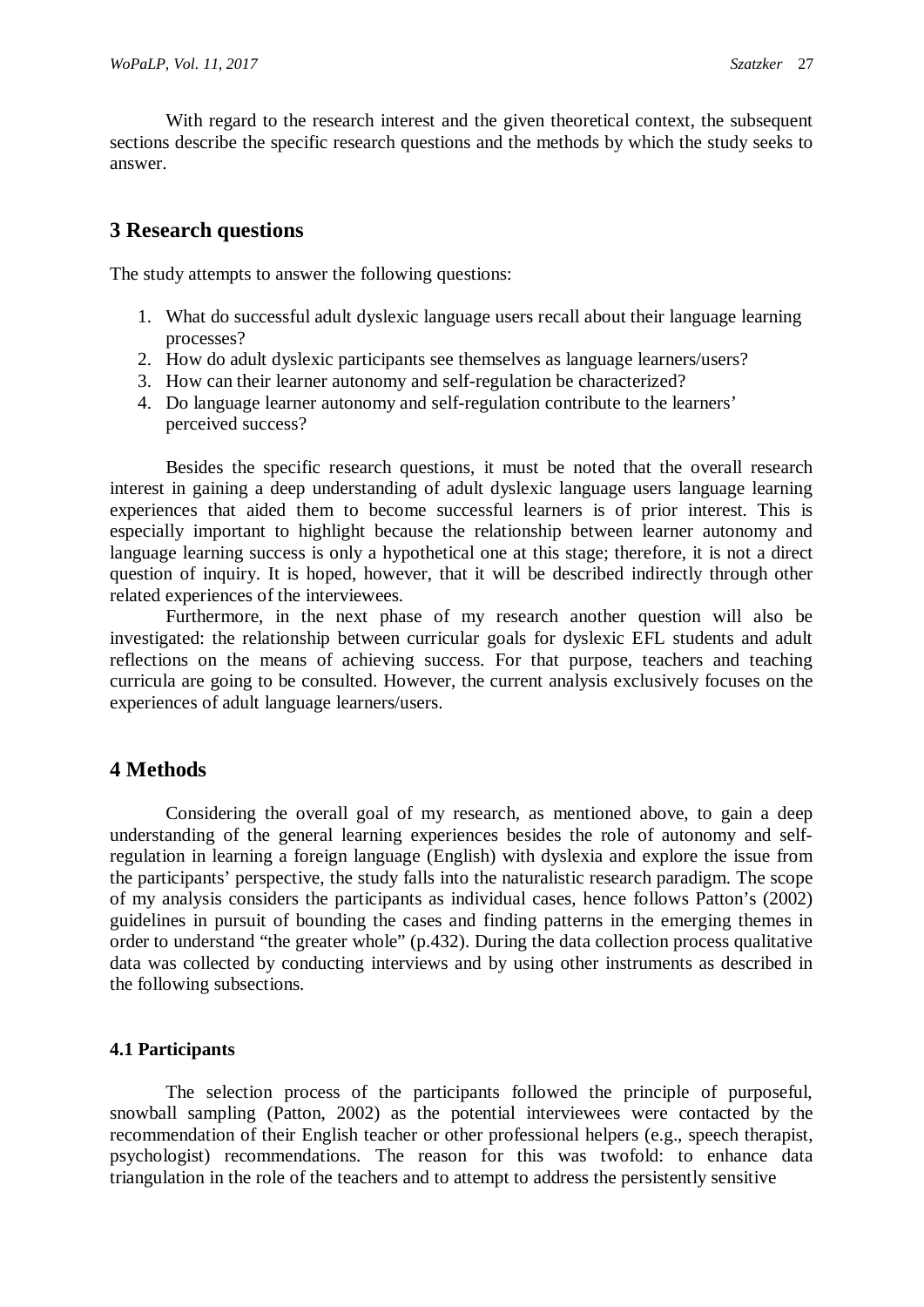status of dyslexia in the social and educational context. Namely, it is impossible to reach adult dyslexic language learners/users without a direct personal network or without the support of professionals, solely due to lack of information. Consequently, secondary school English teachers and private English teachers, specialized in teaching learners with learning difficulties, were approached and those of their former students were contacted whom they considered to be successful language learners. Even under these circumstances, only a fraction of the prospective participants responded positively or perceived themselves as being successful and were willing to take part in the interviews. For future investigation, it would be worthwhile to extend the scope of the interview study to those learners who do not consider themselves successful language learners in order to compare the experiences of the two groups.

As mentioned earlier, the main criterion for success was not limited to holding a stateaccredited intermediate-level (or higher) language exam, but also entailed their selfperception of what success meant, for instance, in their real-life achievements and workrelated communication. This is an important aspect because the participants presented a great deal of variation in defining success, which is discussed later, in the results section of the paper. Interestingly, most of the interviewees were female (see Table 1), which was due to two circumstances. Firstly, teachers mostly recommended female students, and, secondly, it was mostly females that were willing to participate. Their age and profession, however, showed a wide range (Table 1) similarly to those learning other foreign languages such as German, Italian, Spanish, and French. The common feature of their foreign language learning history is that the first and main foreign language they learnt was English and that all of them were native Hungarian. Additionally, everyone attended private English lessons besides regular English classes at school, and had an official certificate confirming to be having dyslexia. The average age of the participants was 28 and the average age when they were diagnosed was 17, though most interviewees were diagnosed by a regular competence test either in lower elementary grade 3 or 4 around age 10, which enabled most of them to receive special tutoring through most of their language learning career. Table 1 clearly indicates that maximum variety among the participants was ensured in terms of their age, profession, language learning history, and also geographical location within the country (six were from the capital, seven from other cities in the countryside). No detailed descriptions of the individual participants are provided due to limitations of length.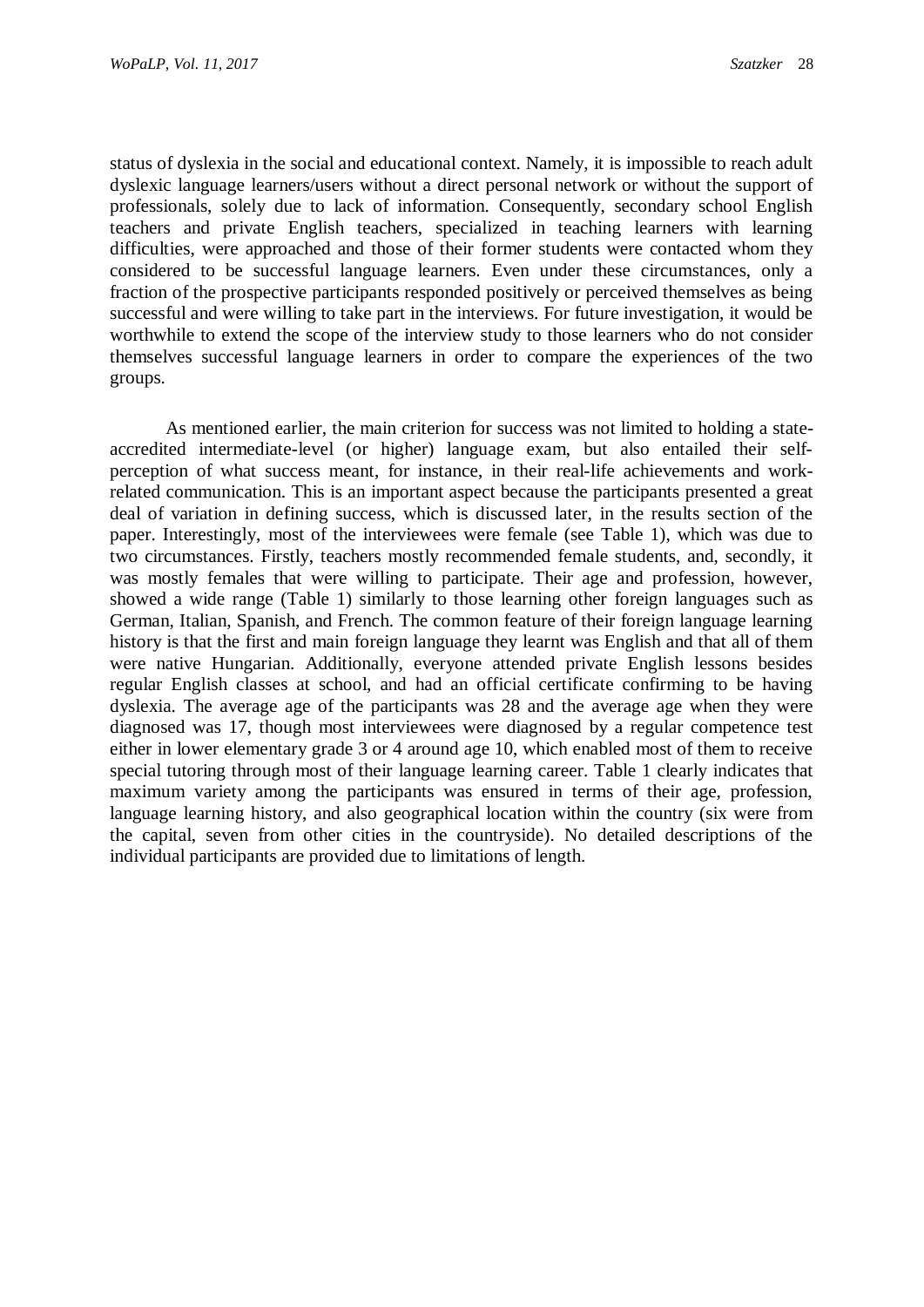|                  | <b>Name</b>   | Gender         | Age | <b>Profession</b>       | Age of                  | Language                 |
|------------------|---------------|----------------|-----|-------------------------|-------------------------|--------------------------|
|                  |               |                |     |                         | diagnosis               | exam                     |
| 1.               | Laura         | $\overline{F}$ | 26  | Doctor                  | 10                      | $+$                      |
| 2.               | Janka         | $\overline{F}$ | 29  | Architect               | 10                      | $\overline{\phantom{0}}$ |
| $\overline{3}$ . | <b>Botond</b> | M              | 35  | ADHD trainer, cultural  | $23$ (also              | $+$                      |
|                  |               |                |     | anthropologist          | diagnosed<br>with ADHD) |                          |
| 4.               | Alíz          | F              | 31  | Photographer            | 30                      | $+$                      |
| 5.               | Noémi         | $\overline{F}$ | 36  | shop manager            | 10                      | $\overline{\phantom{m}}$ |
| 6.               | Kitti         | $\overline{F}$ | 25  | Doctor                  | 13                      | $+$                      |
| 7.               | Mimi          | $\overline{F}$ | 44  | nurse, shop assistant   | 43                      | $\blacksquare$           |
| 8.               | Abigél        | $\overline{F}$ | 20  | university student      | 18                      | $+$                      |
|                  |               |                |     | (marketing)             |                         |                          |
| 9.               | Klári         | $\overline{F}$ | 20  | university student      | 17                      | $+$                      |
|                  |               |                |     | (psychology)            |                         |                          |
| 10.              | Magda         | $\overline{F}$ | 22  | event planner           | 10                      | $+$                      |
| 11.              | Artúr         | M              | 26  | university student      | $\overline{7}$          | $+$                      |
|                  |               |                |     | (recreation-psychology) | (unofficially)          |                          |
|                  |               |                |     |                         | diagnosed               |                          |
|                  |               |                |     |                         | already in<br>nursery   |                          |
|                  |               |                |     |                         | school)                 |                          |
| 12.              | Péter         | M              | 24  | IT specialist           | $\overline{7}$          | $\blacksquare$           |
| 13.              | Matyi         | M              | 24  | university student      | 20                      | $\overline{\phantom{0}}$ |
|                  |               |                |     | (psychology)            |                         |                          |

#### Table 1. Overview of Participant's Background Information (Note: All the names are pseudonyms.)

#### **4.2 The interview guide**

Before approaching the target group of the current study, namely dyslexic adult language learners/language users, a preliminary study with a similar cohort of participants had been conducted. The aim of the preliminary study was to examine dyslexic language learners' awareness of their own learning processes, and to see whether they can verbalize their perception of these with the help of an interview guide developed for this purpose. Additionally, it was also aimed at finding out whether they perceive autonomy and selfregulation as important factors in achieving success as language learners. The assumption was that it might be difficult to talk about one's language learning experience in detail due to the complex nature of the phenomenon and the frequently mentioned issues of dyslexics with metacognitive skills (Nijakowska, 2010). Therefore, it was especially important to find the best approach, which sufficiently narrows down the focus of the interviewees and, at the same time, provides enough space for other relevant topics to emerge. Consequently, it is essential to briefly summarize the development of the research instrument and some of the findings since they provided the basis for the main study presented here.

Interviews were chosen because the aim was to gain a deep insight into individuals' personal experiences. A semi-structured interview guide (Maykut & Morehouse, 1994) was designed in order to ensure room for any unexpected themes to emerge that might prove to be relevant during the analysis. Creswell (2003) suggests that the work of the researcher can be eased by an interview guide as they can rely on it during the conversations, which is not only beneficial for the administration of the interviews, but also useful for gaining comparable data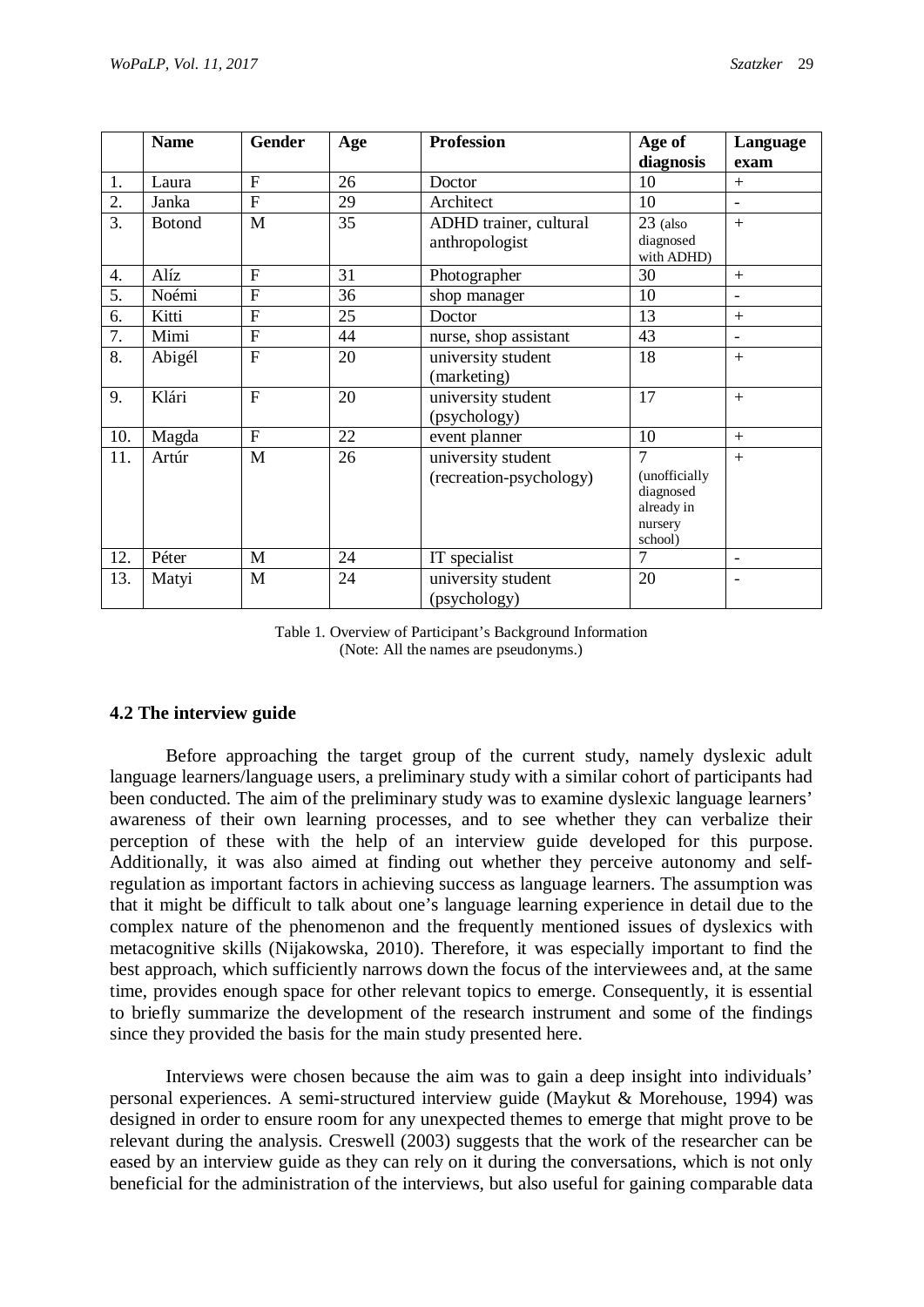in case of multiple participants. In the interview guide, I developed the questions partly based on relevant literature concerning autonomy and self-regulation (Tseng, Dörnyei, & Schmitt, 2006; Benson, 2006, 2013) and partly based on my own experience as a teacher of dyslexic students. The interview guide consisted of three main sections: introductory items, questions about autonomy, and questions about self-regulatory mechanisms. The latter two also provided an opportunity for the interviewees to share any general language learning-related thoughts they might have had.

Subsequently, the interview guide was piloted with the help of 4 participants: young adults (between the age of 19 and 20, 3 male and 1 female) attending grade 13 in a special program for dyslexics in a secondary school in Budapest. They were in their final year at the time of the interviews and none of them had had English lessons for a term as they had passed their school-leaving exam in English the year before in Grade 12. The selection of the participants was based on two criteria: proximity to the intended target group for the main research and language learning success. The former criterion was met by the age of the participants and the fact that they did not attend formal language education at that time. Success was measured by objective and subjective criteria as well. All four participants were considered successful because they had obtained intermediate language examination certificates and they also perceived themselves as being successful because they could communicate in English 'effectively even with foreigners,' as one of them (Participant 3) said.

The research instrument fulfilled its purpose, the interviews elicited rich data. All of the participants could give a detailed description of their learning, the techniques that did or did not work for them along with the reasons for why or why not. They were also quite capable of formulating ideas on such abstract notions as their will power, for instance. In the process of the data analysis, several interesting themes emerged which were grouped into broader categories, either referring to self-regulation (e.g., English language learning strategies, motivation and attitude), to autonomy (e.g., will power, after school activities/extra effort and source of language input), or to overlapping themes between the two constructs (e.g., time management, maintaining concentration and metacognitive learning).

Consequently, the procedures and the results of the pilot study justified the research instrument and the feasibility of further research. The interview guide was modified to some extent, irrelevant questions were eliminated, certain questions were rephrased and/or shortened, and more follow-up question options were added as alternatives to guide the conversations (The finalized interview schedule can be seen in the Appendix).

#### **4.3 Data collection and analysis**

With the help of the interview guide, it was ensured that the conversations with each participant had the same goal with a similar flow, but also had space provided for the discussion of topics raised by the interviewees. The interviews were conducted on a one-toone basis with each participant in Hungarian – the common mother tongue of the participants and the researcher – and they all gave their consent to have the conversations audio-recorded. Depending on the participants' stories and individual characteristics, the dialogues lasted for approximately an hour (varying between 45 and 80 minutes). The location of the meetings was chosen at the convenience of the interviewees, typically in a quiet café or restaurant in order to generate a friendly atmosphere.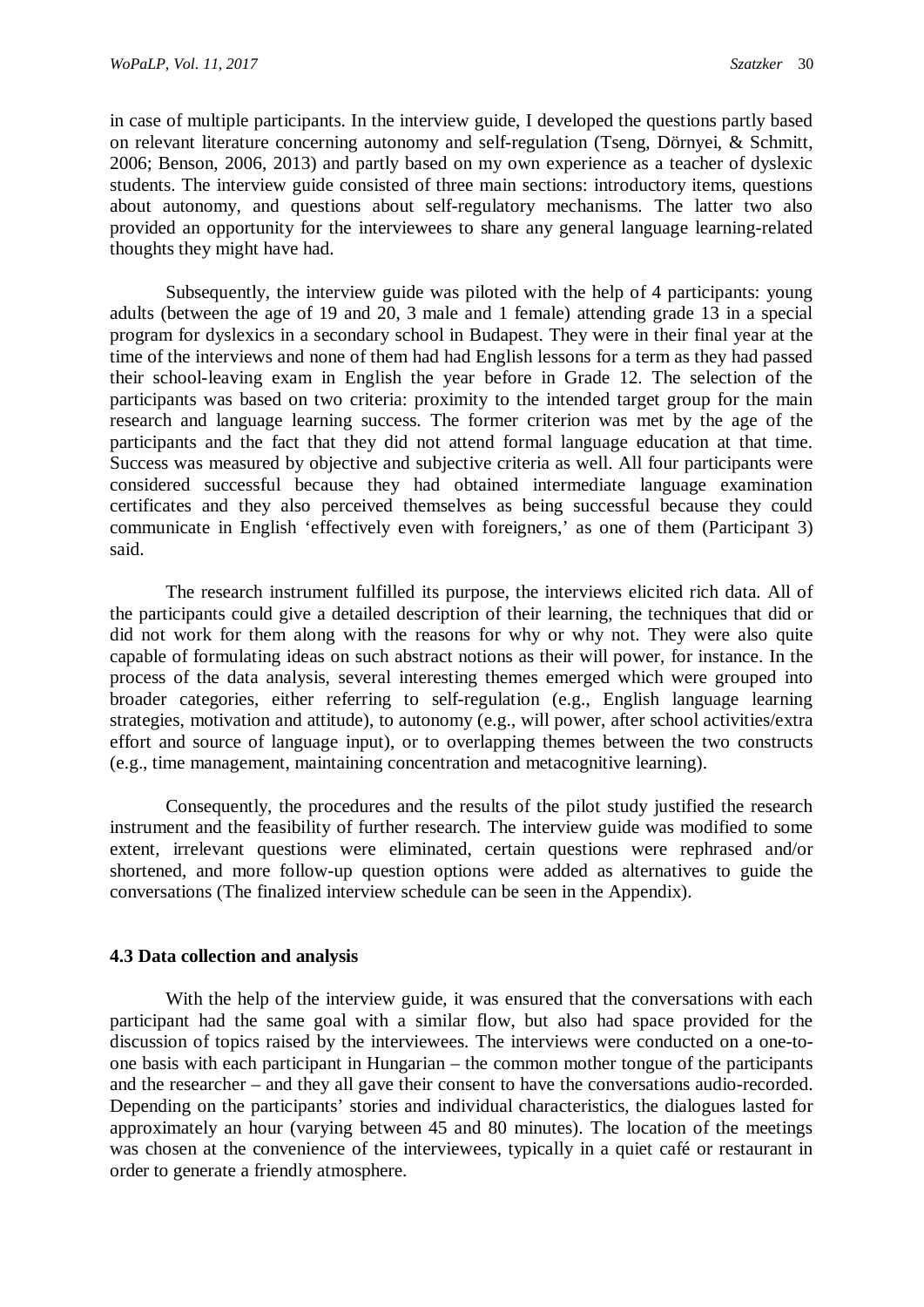The audio-recorded interviews were then transcribed and the transcriptions were shared with the participants in order to follow the principle of member checking, which enabled the interviewees to alter their answers to any of the questions, to modify or fine-tune any of their comments. This process not only strengthens the dependability of the data, but functions similarly to a second round of interviews, when both parties can add more ideas to the final conclusions drawn. The transcribed (and in some cases modified) data was read through several times on multiple occasions in order to identify meaningful units in the texts, which were coded and grouped according to recurring patterns with the help of the constantcomparative method (Coffey & Atkinson, 1996; Maykut & Morehouse, 1994). The interpretation of the data and the findings are supported with selected quotations from the interviews.

The following main categories emerged from the analysis: motivation, practical learning strategies, and learning environment. These are further interpreted in the discussion section to seek answers to the research questions; furthermore, as an unexpected outcome of the analysis, the components of language learners' success are proposed in a model.

### **5 Results and discussion**

The constant re-reading process of the transcriptions slowly helped to outline the most important recurring patterns in the massive amount of data. Occasionally it was difficult to judge which information was relevant, partially due to my attachment to the personal stories, which obviously could not be separated from the 'purely' language-learning related layer of the interviews. Each participant had a touching story about their background: either about difficulties in the family or with their peers, often at school with the teachers. Nevertheless, they all considered themselves successful language learners and users, and managed to verbalize some of their thoughts and ideas regarding the key to their success, not to mention the fact that their difficulties also contributed to the achievement of their long-term goals. It must be highlighted that success, as the key concept and the most important topic around which the conversations were evolving, often derailed the interviews towards a direction about life in general and not specifically related to language learning; sometimes the two concepts were inseparable.

Consequently, it is not surprising that the topic of success appears in research, though not in relation to language learning. Gerber and his colleagues (1992) draw a model of success (i.e., overall in life) based on qualitative data gained from interviews of 79 successful dyslexic adults. In short, they examine financial income, job satisfaction, and employment level as measurement factors of success in their framework, which is still widely used (Leather et al., 2011). In their analysis, they distinguish internal (i.e., self-understanding, goal orientation, and motivation to succeed) and external (i.e., ideas of goodness of fit and social ecologies) components of success. The external factors refer to finding positions in which their strengths are emphasized and finding those people or associations that can provide support in any possible form. This model seems relevant in case of language learning success since most of their categories also emerged from the interviews conducted for the current study. Setting goals and being motivated to succeed are obviously essential in language learning as well; whereas, self-understanding might be parallel to metacognitive skills and self-awareness of one's own learning, i.e., preferred learning styles and strategies, conscious choices in the language learning process fitting the individual's needs. Considering the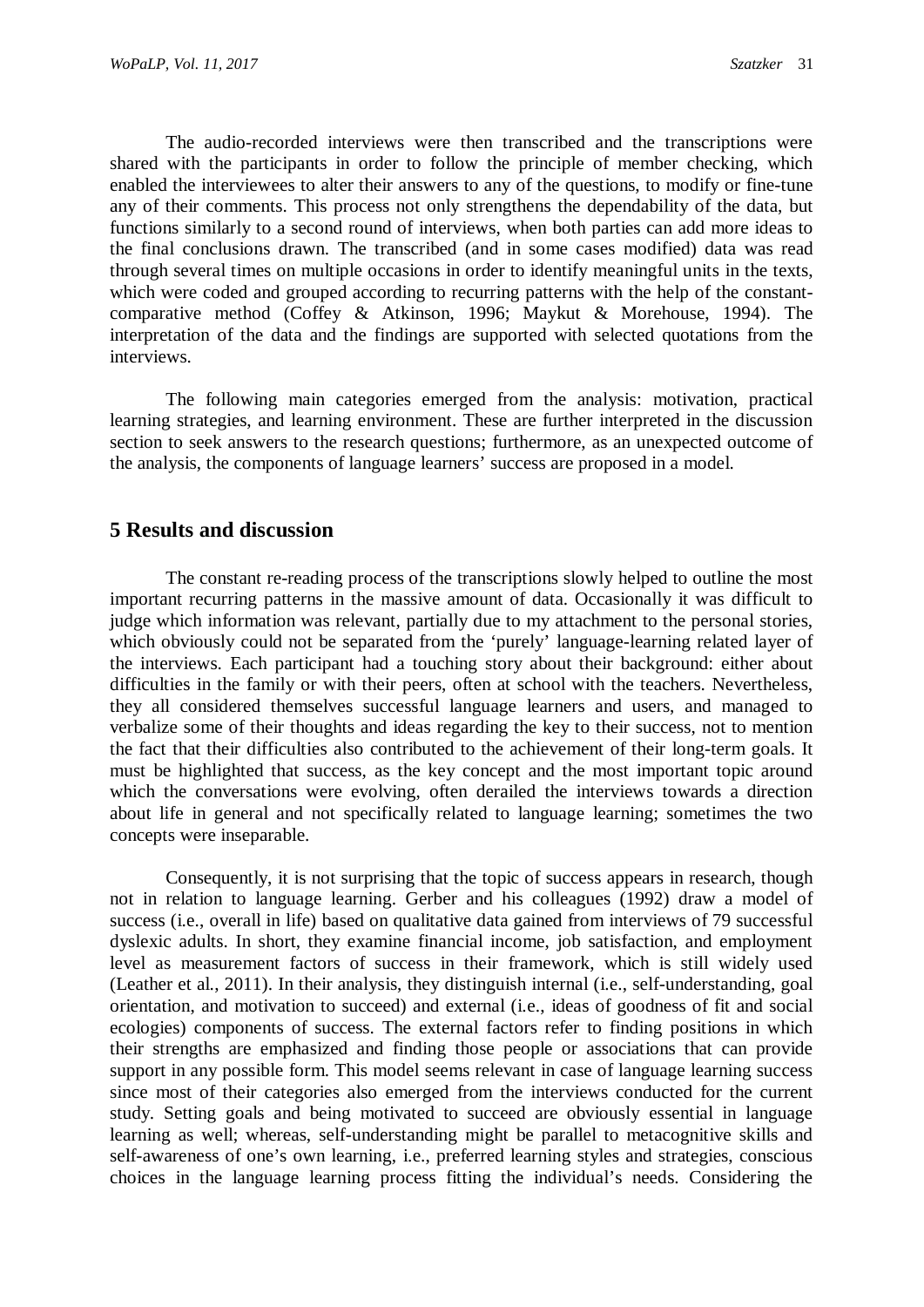goodness of fit subcategory in the foreign language learning context, it could be supplemented by a rational or realistic 'ideal-self' image. A common feature of self-perceived success by the participants is the realistic description of their ideal self, which enables them to lower the discrepancy between their ideal and actual self. The most common replies when answering the question how they see themselves as language learners/users include the adjectives 'functional', 'pretty good', 'not perfect, but efficient' with further detailing the situations in which they use the language efficiently. I believe there is a strong correlation between their goals (also ideal-self) and the positive perception of their actual self. None of them compared their language proficiency to any kind of native-like level that could be considered perfect; rather they described their desired self as a competent language user in specific circumstances (e.g., working with other foreigners, studying with other foreigners, having fun abroad), hence their goals remained attainable.

Still in the realm of external factors, the role of family members and friends or teachers was of high importance in the transcriptions, mainly from an emotional perspective. As Nalavany and Carawan (2011) sum up, "when a learning disability is diagnosed, a unique set of emotional experience [feelings of sadness and depression, stress, anxiety, past pain, and exhaustion] ensues that involves living over time with a hidden phenomenon that is prone to misunderstanding" (p.61). Several research studies (for a comprehensive list see Nalavany & Caravan, 2011) conclude that lifelong struggles, emotional distress, and labelling associated with dyslexia might result in constant emotional challenges, misunderstandings, miscommunication and even discrimination both in the work-related situations and in the private lives of adult dyslexics. They argue that the negative emotional experiences generated in childhood clearly persist in adulthood, and are painfully difficult to overcome. Furthermore, they also underline the fact that there is a significant link between social support and emotional well-being; however, the impact of family support in the process of providing emotional support is often ranked behind organizational support in research. As a general conclusion, it is noted by multiple studies (Gerber, Ginsberg, & Reiff, 1992; Nalavany & Carawan, 2011) that families often support their young adult dyslexic family member by identifying a strength field, where they can succeed and provide constant emotional support, which eventually may improve their self-esteem indirectly, partially depending on the degree of emotional support is perceived by the individual. This supportive function of families is echoed in the interviews in the current study both as an important factor with regard to their overall well-being and as a necessary prerequisite for language learning success. The participants clearly articulated the need for emotional support from their family either by highlighting how much they received or indicating the lack of it. It is an interesting question on its own how they perceive this emotional support and what influences them in the process, which could be studied further.

Beyond emotional support, several comments and stories in the data lead into the complex topic of motivation, which is vital to analyse with the help of an existing model. Having gained qualitative data from interviews with 15 dyslexic students learning English and other foreign languages, Csizér, Kormos and Sarkadi (2010) created a dynamic model of nested systems in motivation, in which there are several correlating internal and external factors fostering or hindering motivation for learning a foreign language. They suggest that goals, attitudes and motivated behaviour create a "closely interrelated co-adaptive system" (p.483), in which interaction can change any element. Among the many conclusions drawn from the data, the most relevant ones in relation to this study are the following: the general social context is also identified as an important factor in motivation; mainly instrumental goals were mentioned by the participants (e.g., language exam or international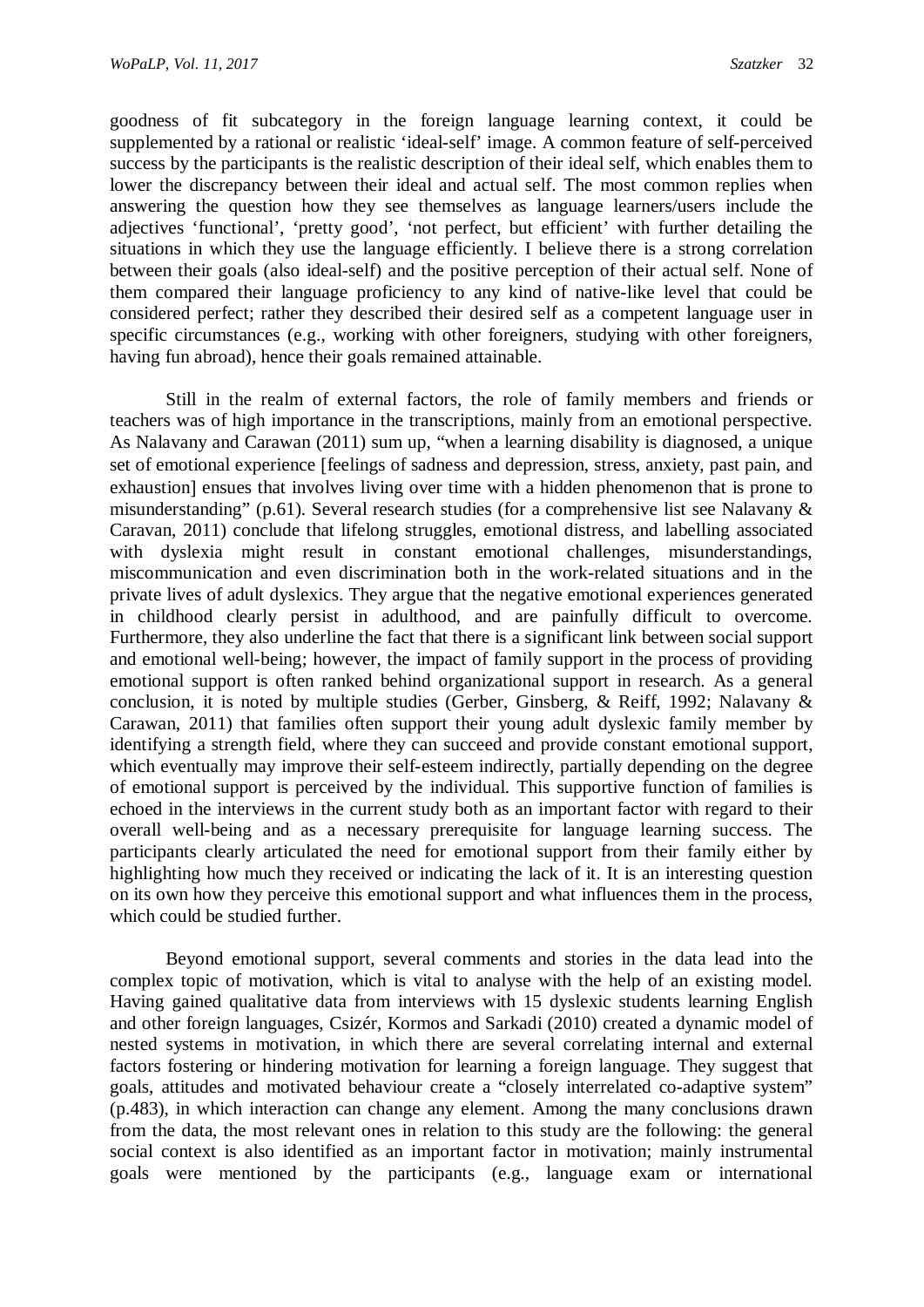communication); more favourable attitudes towards other foreign languages with more transparent orthography were found. Additionally, as with the more emotional components of motivation, in most cases a discrepancy between their actual and ideal selves in line with negative perceptions of themselves as language learners was reported often with lower level of self-confidence and higher anxiety. In the current study the theme of motivation as an encouraging factor was truly interesting since it emerged as a result of certain negative experiences in almost each case, that is, they felt motivated to improve themselves as a reaction to a harsh comment or criticism; therefore, the main trigger to learn English was to prove to their environment that they were capable of doing so. Alíz and Janka summed this up briefly:

"I believe the most important thing is to start learning through topics in which they are truly interested. Besides this, they must be extremely patient with themselves and don't believe the good old dogmas repeated by their environment: *You'll end up being a chimney sweep*." (Alíz)

"I'm grateful to my university teachers now that I was not admitted to university, only for the fifth occasion. This experience taught me that nothing is impossible and I can use this even in learning English. It strengthens me that I know that I must be patient and I must keep on going because I will reach the final result, no matter what I won't give up." (Janka)

Taking the final outcome into consideration, the 'negative' motivation could be just as efficient as its positive counterpart, still it must matter how and why an individual learns a language when it comes to education and support of special needs students. Other aspects of motivation and their link to success involved setting such ambitious goals as learning another foreign language (e.g., German, Spanish, Korean) with the help of English both as the language of instruction and the language that provided foreign language learning experiences.

When language learning was in the scope of the discussions, practical learning strategies emerged immediately almost in every case. This topic was the most frequently mentioned and the most clearly identifiable unit of data in the transcriptions. The interviewees seemed highly conscious about their own learning process and the strategies, technical tips they apply while learning English. It was also a common feature that they did not consider any of their regular learning practice a special one, rather something which is common sense and obvious, known by everyone learning a foreign language. They could easily talk about how they learn without further help or providing examples. For instance, Laura mentioned: "I really love doing two things: watching series and reading books, and I think reading a lot helped me cope with my 'dys'-problem." Botond shared a similar experience: "I started reading Harry Potter books and haven't stopped reading ever since." Surprisingly, six participants out of 13 recalled reading in first place when they were asked to list the most useful activities or learning tips that worked for them. Applying reading as the best 'training' to strengthen those skills, which are considered weaker in case of dyslexics, proved to be extremely efficient in their cases. However, all of them mentioned that it was extremely difficult to start reading in a foreign language since most of them had not read books for pleasure in their mother tongue, either. On the merits of reading, Botond explained that he expanded his vocabulary through his reading experiences and slowly managed to integrate passive vocabulary items into his active language use; additionally he could create more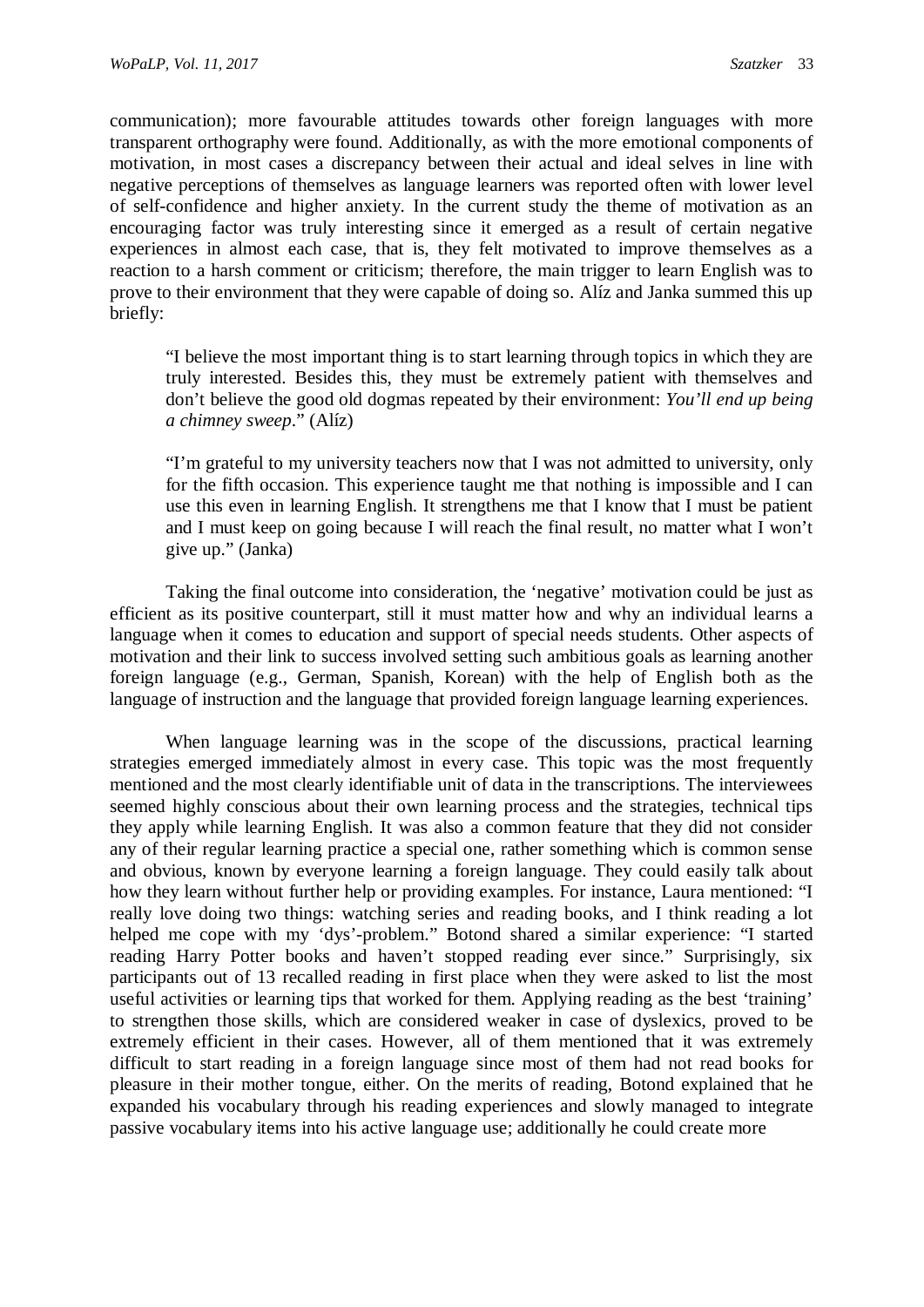complex sentences in English. Alíz and Noémi emphasised that it is also essential to start reading a book based on one's own interest and build on that excitement when choosing the next one, through which it is possible to make reading an everyday habit. To conclude, the benefits of reading in English besides the obvious skill improvement can manifest in various forms, such as a sense of achievement, overcoming previous failure, and gaining selfconfidence.

Other practical suggestions related to the use of IT tools and online sources, learning strategies and exposure to the target language. Most of the interviewees mentioned that they used online video-sharing websites and language learning websites to listen to music with lyrics or find specific tasks, e.g., grammar practice, vocabulary practice, and various spelling games. These sources were found to be useful as language learners and also as active language users in an attempt to retain their level of proficiency. The role of peers, friends, and family members must be noted here since they are the ones who often recommend certain ideas, which are mostly welcome by dyslexics and are added to their language learning toolkit. On top of these, the majority of the participants presented a wide range of general learning strategies and techniques, such as the use of mind maps, visuals, drawings, colour coding, which is probably due to explicit training they received at school or from their private tutor. They always referred to an external source of information, never mentioning that they developed these strategies themselves. This fact should not be surprising considering the average age of diagnosis and special tutoring they received. Most of the interviewees named their teacher, speech therapist or a specialized language teacher as the source of raising awareness with regard to learning styles and learning strategies. Beyond these tips, Kitti highlighted another significant aspect of language learning success since she believes that "the most efficient help is being forced to use the language in a native environment. This was the most helpful when I was learning German too; because then you're intensively pushed to use the language all day long." The positive effect of exposure to the target language is obvious in SLA. On the contrary, it is not so often mentioned by special needs learners in practice; therefore, I found this opinion especially intriguing. All the other interviewees referred to communication with foreigners as the biggest challenge and the 'ultimate' aim of language learning, which should be delayed and definitely not to start with as a language learner or even competent language user.

The category of learning environment is defined in a broad sense involving both the physical environment and human relationships. Answering the questions about the ideal place and circumstances for learning most efficiently, most of the participants were able to give quite detailed descriptions regarding the arrangement of the room, the music (if present), their posture, the most probable attention span and also if alone or with company. However, the human factor was concluded to be the most determining factor. The learning environment in a wider sense, i.e., communicating with peers, teachers, or foreigners/native speakers strongly influenced their experience and their emotions undermined or facilitated their progress. The following quotations from the interviews raise different aspects of the category labelled here as learning environment.

"I always received positive feedback, even from native speakers; I believe because I had the courage to communicate, I was just speaking and speaking and they understood me." (Kitti)

"I felt shame for a long time. I didn't know how to cope with this." (Noémi)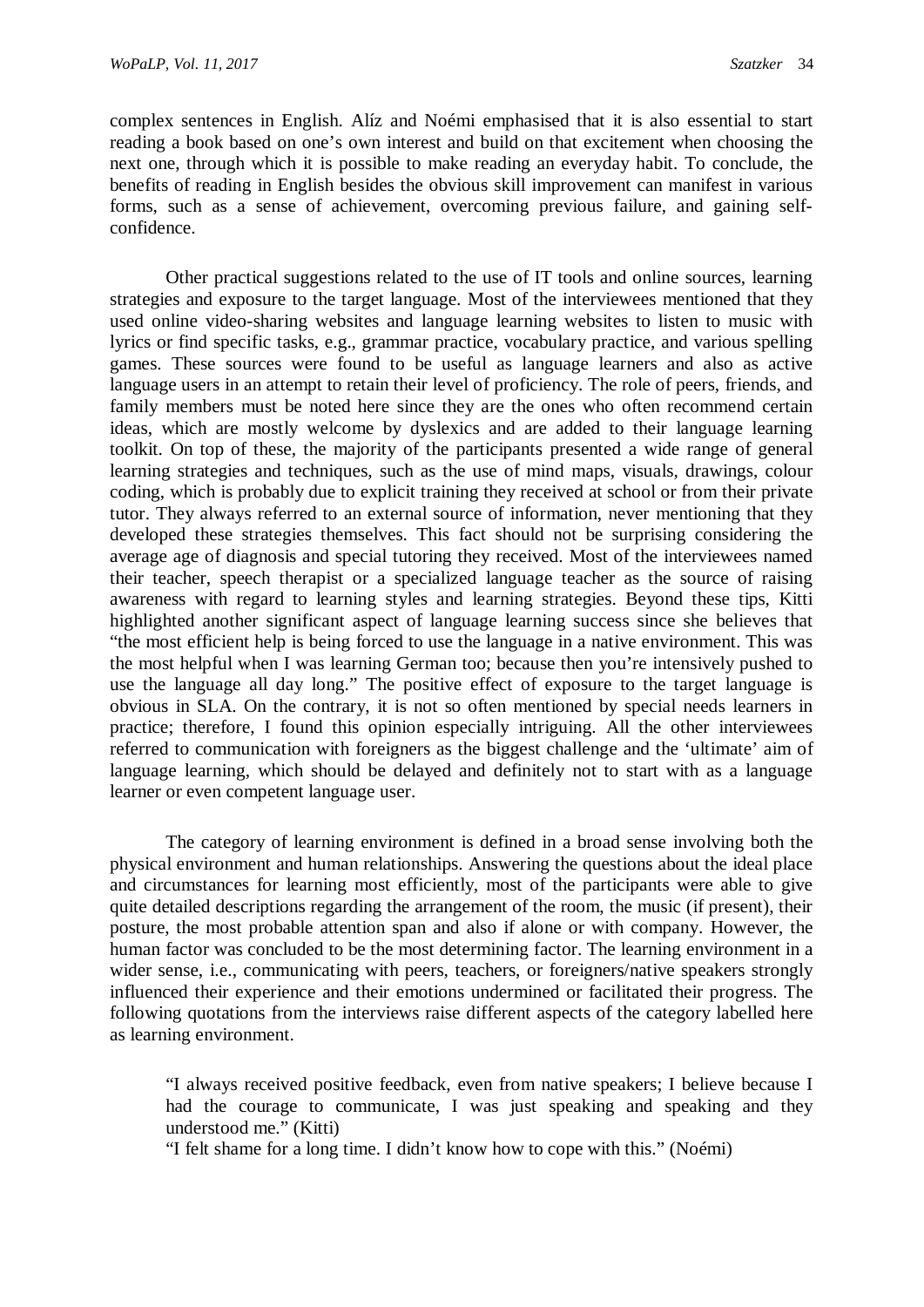"The English teacher told me she didn't care about my official exemption. I was told that my handwriting was too nice to be dyslexic." (Janka)

"I was sitting in the back row drawing and hanging out. (in English classes)" (Péter) "No problem, probably you know more in English than I know in Hungarian. (said the native teacher)" (Janka)

Unfortunately, there were several stories told about neglectful and even humiliating teacher attitudes towards dyslexia and dyslexic learners' needs, which led to the loss of selfconfidence and anxiety issues along with lowered performance, in the case of many of the participants. On the other hand, positive feedback could also be encountered resulting in a much more positive learning environment and increased motivation.

Besides the main bounded areas of topics in the transcripts, the identification and description of autonomy is much more complex due to its abstract concepts and overlapping characteristics with many other topics already discussed above. As Benson (2013) points out

autonomy is manifested in the form of autonomous language learning, which here refers to learning practices involving learners' control over aspects of their learning or, more broadly, learning that takes place outside the context of formal instruction. (p.840)

In case of adult learners and language users, the context of language learning or attempts retaining their knowledge clearly takes places outside the context of formal education; therefore, they de facto meet certain requirements of learner autonomy. However, other trends proposed by Benson (2013) as opposed to the traditional approaches toward the concept of autonomy are worth considering when autonomy is being conceptualized. He claims that "attributes such as sociability, self-initiative, and an ability to create learning opportunities" are just as important as the traditional "abilities related to planning, monitoring, and evaluating language learning" (p.841). The most significant change he mentions is the abundance of sources due to digital achievements and the Internet. Accordingly, he draws attention to the phenomenon of 'translingual' practices, which refer to "work or play within and across languages" (p.841), and language learning might occur as a side effect of another activity. On the basis of this summary and the aforementioned theoretical and practical information about the learning experience of dyslexic adults, I propose that metacognitive skills and learner autonomy are keys to language learning success and are underlying components of the model below (see Figure 1). They are presented in two separate corners of the figure in order to indicate that they cannot be exclusively linked to any other units of meaning since they are so strongly interrelated with each of the components that they are assumed to be present in the retaining process of foreign language in an underlying way.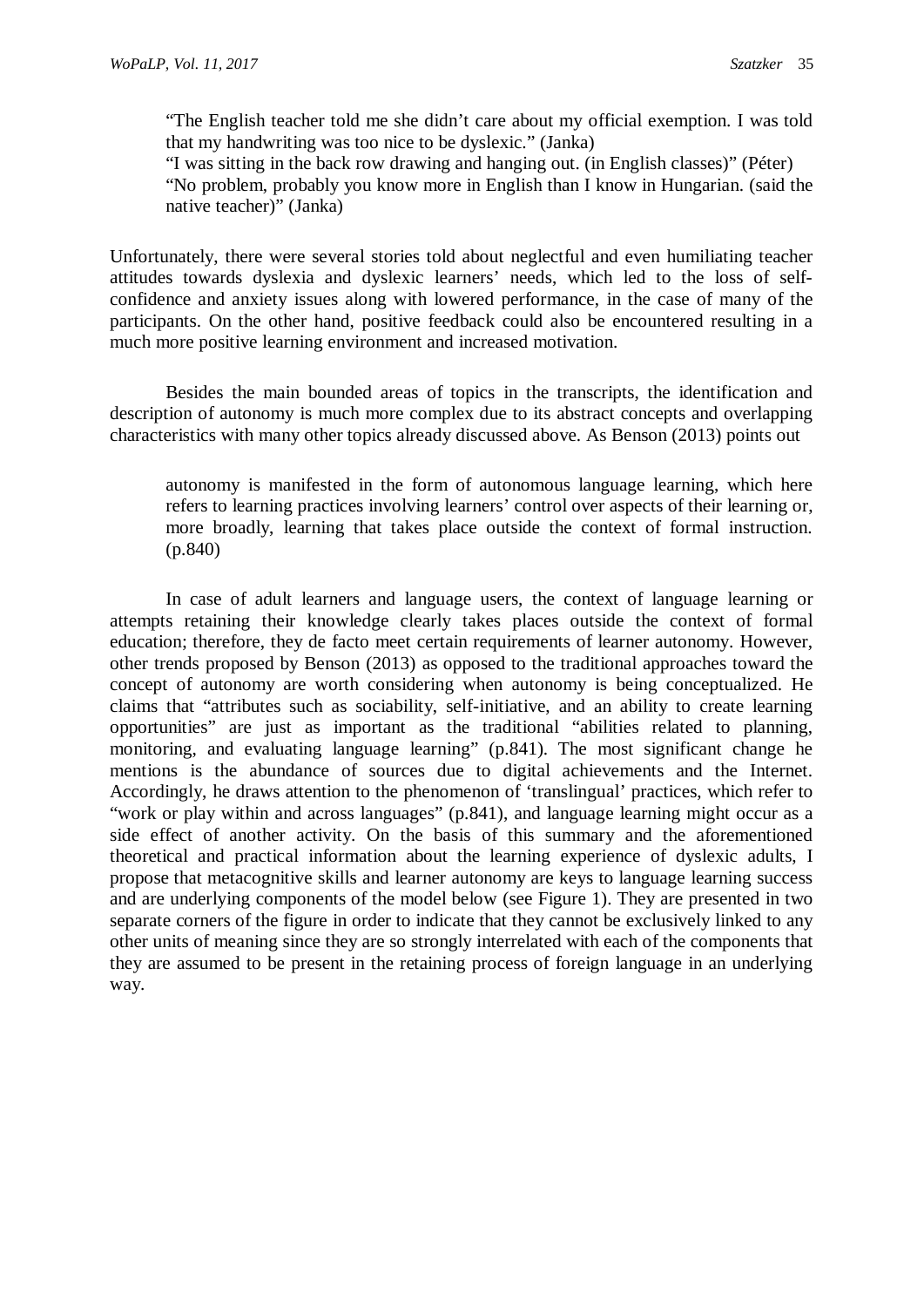

Figure 1. The components of self-perceived success

# **6 Conclusion**

The aim of the study was to investigate what makes dyslexic language learners successful in the long run and to set an example by showing that dyslexic language learners can also aspire to become successful language users. In an attempt to gain an insight into their learning experience and the potential factors contributing to their success stories, several intriguing units of meaningful data emerged. Although each case is different and individual, some similar patterns were identified, such as the role of the family, peers, and teachers in supporting them, a stable emotional background without labelling and bullying, conscious learning strategies and individual learning techniques. It is also proposed that learner autonomy could be perceived through several overlapping components of motivation and learning strategies, which all contribute to the overall success of language learning and language use in adulthood. The participants' views clearly showed that the research interest demonstrated in this study is an important gap in research both in dyslexia-related SLA topics and from the point of view of pedagogical considerations. It might be beneficial from an educational perspective to consider the participants' suggestions and implement them in the teaching curricula.

Numerous questions remained unanswered, though. It would still be important to analyze how these components of success could be synthesized with existing autonomy and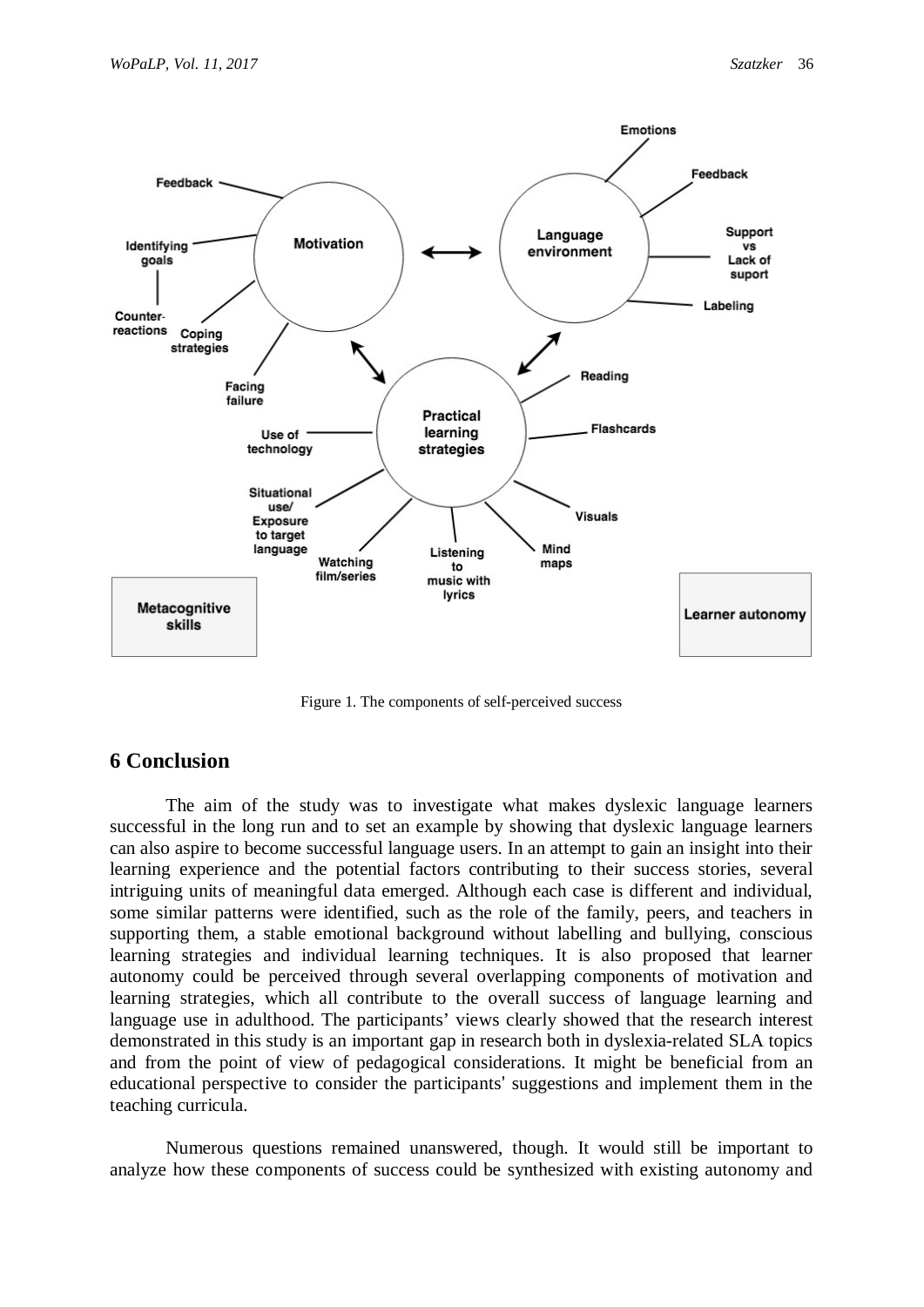self-regulation frameworks and success models, if at all. Some of the factors mentioned in the interviews inevitably overlap with well-known autonomy and motivation theories. However, as regards autonomy it is questionable and has been disputed for a long time how it could be promoted, what the difference is between learner autonomy and teacher autonomy, how learner autonomy can be fostered by teachers or if it should be self-developed. These questions are especially relevant in case of dyslexics as they have to make much more effort to achieve results in foreign language learning; therefore, it would be crucial to identify what can help them efficiently and how. As a follow up, the next phase of my study will focus on interviewing teachers and will hopefully add another perspective to the model proposed here.

*Proofread for the use of English by: Monika Ford, Department of English Applied Linguistics, Eötvös Loránd University, Budapest*

#### **References**

- Amesbury, L. (2007). *Dyslexia: a holistic review of the strengths and difficulties*. Wolverhampton, UK: University of Wolverhampton. Retrieved November 26, 2017 from: <http://wlv.openrepository.com/wlv/handle/2436/18072>
- Benson, P. (2001). *Teaching and researching autonomy in language learning*. Harlow, UK: Longman.
- Benson, P. (2006). Autonomy in language teaching and learning. *Language Teaching, 40,* 21- 40.
- Benson, P. (2013). Learner autonomy. *TESOL Quarterly*, *47*(4), 839-843.
- British Dyslexia Association. (2007). *About dyslexia*. Retrieved November 26, 2017 from <http://www.bdadyslexia.org.uk/dyslexic/definitions>
- Brown, H. D. (1977). Cognitive and affective characteristics of good language learners. In C. Henning (Ed.), *Proceedings of the Los Angeles Second Language Research Forum* (pp.349-354). Los Angeles, CA: University of California, Department of English.
- Carroll, J. B. (1981). Twenty-five years of research on foreign language aptitude. In K. C. Diller (Ed.), *Individual differences and universals in language learning aptitude* (pp.83-118). Rowley, MA, USA: Newbury House.
- Chanock, K. (2007). How do we not communicate about dyslexia? The discourses that distance scientists, disabilities staff, ALL advisers, students, and lecturers from one another*. Journal of Academic Language & Learning*, *1*(1), 33-43.
- Coffey, A., & Atkinson, P. (1996). *Making sense of qualitative data.* London, UK: Sage.
- Cooper, R. (2007). *A social model of dyslexia*. London, UK. Retrieved April 15, 2012 from http://www.lsbu.ac.uk/lluplus/resources/social\_model\_dyslexia.shtml
- Creswell, J. W. (2003). *Research design: Qualitative and quantitative approaches* (2<sup>nd</sup> ed.). Thousand Oaks, CA: SAGE Publications.
- Crombie, M. A. (2000). Dyslexia and the learning of a foreign language in school: Where are we going? *Dyslexia*, *6*, 112-123.
- Csizér, K., Kormos, J., & Sarkadi, Á. (2010). The dynamics of language learning attitudes and motivation: lessons from an interview study of dyslexic language learners. *The Modern Language Journal*, *94*(3), 470-487.
- Davis, D. R. (1997). *The gift of dyslexia*. New York, NY: Perigee Books.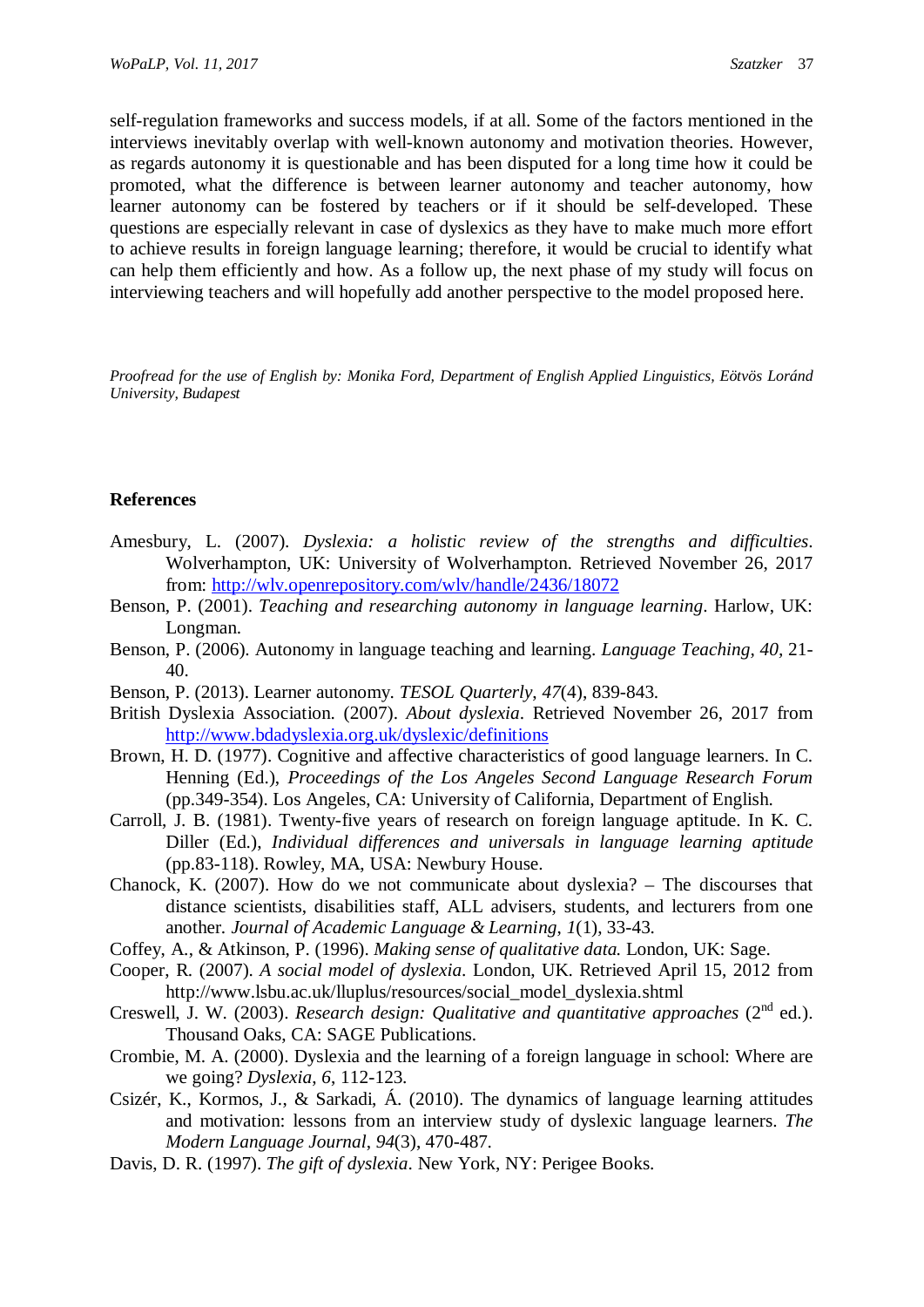- Dewey, D., Kaplan, B., Crawford, S. G., & Wilson, B. N. (2002). Developmental coordination disorder: Associated problems in attention, learning, and psychosocial adjustment. *Human Movement Science*, *21*, 905-918.
- Dörnyei, Z. (2005). *The psychology of the language learner: Individual differences in second language acquisition*. Mahwah, NJ: Lawrence Erlbaum.
- Ganschow, L., & Sparks, R. L. (2000). Reflections on foreign language study for students with language learning problems: Research, issues and challenges. *Dyslexia*, *6*, 87- 100.
- Gardner, R. (1979). Social psychological aspects of second language acquisition. In H. Giles, & R. S. Clair (Eds.), *Language and social psychology* (pp.193-220). Oxford, UK: Basic Blackwell.
- Gerber, P., Ginsberg, R., & Reiff, H. (1992). Identifying alterable patterns in employment success for highly successful adults with learning disabilities. *Journal of Learning Disabilities*, *25*(8), 475-487.
- Grigorenko, E. L. (2001). Developmental dyslexia: An update on genes, brains, and environments. *Journal of Child Psychology and Psychiatry*, *42*, 91-125.
- Gyarmathy, É. (2007). *Diszlexia. Specifikus tanítási zavar* [Dyslexia. Specific teaching disability]. Budapest, HU: Lélekben Otthon Kiadó.
- Holec, H. (1981). *Autonomy in foreign language learning.* Oxford, UK: Pergamon Press.
- Hymes, D. (1972). On communicative competence. In J. B. Pride, & J. Holmes (Eds.), *Sociolinguistics.* Harmondsworth, UK: Penguin.
- Illés, É. (2012). Learner autonomy revisited. *ELT Journal*, *64(*4), 505-513.
- International Dyslexia Association. (2002). *What is dyslexia.* Retrieved November 26, 2017 from<https://dyslexiaida.org/dyslexia-debate/>
- Kormos, J. (2017). *The second language learning processes of students with specific learning difficulties*. London, UK: Routledge.
- Kormos, J., & Kontra, E. H. (2008). *Language learners with special needs: An international perspective.* Bristol, UK: Multilingual Matters.
- Kormos, J., & Csizér, K. (Eds.). (2010). *Idegennyelv-elsajátítás és részképesség-zavarok*. [Foreign language acquisition and subskill deficiencies] Budapest, HU: ELTE Eötvös Kiadó.
- Leather, C., Hogh, H., Seiss, E., & Everatt, J. (2011). Cognitive functioning and work success in adults with dyslexia. *Dyslexia*, *17*, 327-338.
- Lens, W., & Vansteenkiste, M. (2008). Promoting self-regulated learning: A motivational analysis. In D. H. Schunk, & B. J. Zimmerman (Eds.), *Motivation and self-regulated learning: Theory, research and applications* (pp.141-168). New York, NY: Lawrence Erlbaum.
- Little, D. (1991). *Learner Autonomy 1: Definitions, Issues and Problems*. Dublin, Ireland: Authentik.
- Littlewood, W. (1999). Defining and developing autonomy in East Asian contexts. *Applied Linguistics*, *20*(1), 71-94.
- Maykut, P., & Morehouse, R. (1994). *Beginning qualitative research: A philosophic and practical guide.* London, UK: Routledge Falmer.
- Molnár, É. (2009). Az önszabályozás értelmezései és elméleti megközelítései [Theoretical approaches and interpretations of self-regulation]. *Magyar Pedagógia*, *109*(4), 343- 364.
- Naiman, N., Fröhlich, M., Stern, H. H., & Todesco, A. (1978). *The Good Language Learner*. Toronto, CA: Ontario Institute for Studies in Education.
- Nalavany, B., & Carawan, L. (2011). Perceived family support and self-esteem: the mediational role of emotional experience in adults with dyslexia. *Dyslexia*, *18*, 58-74.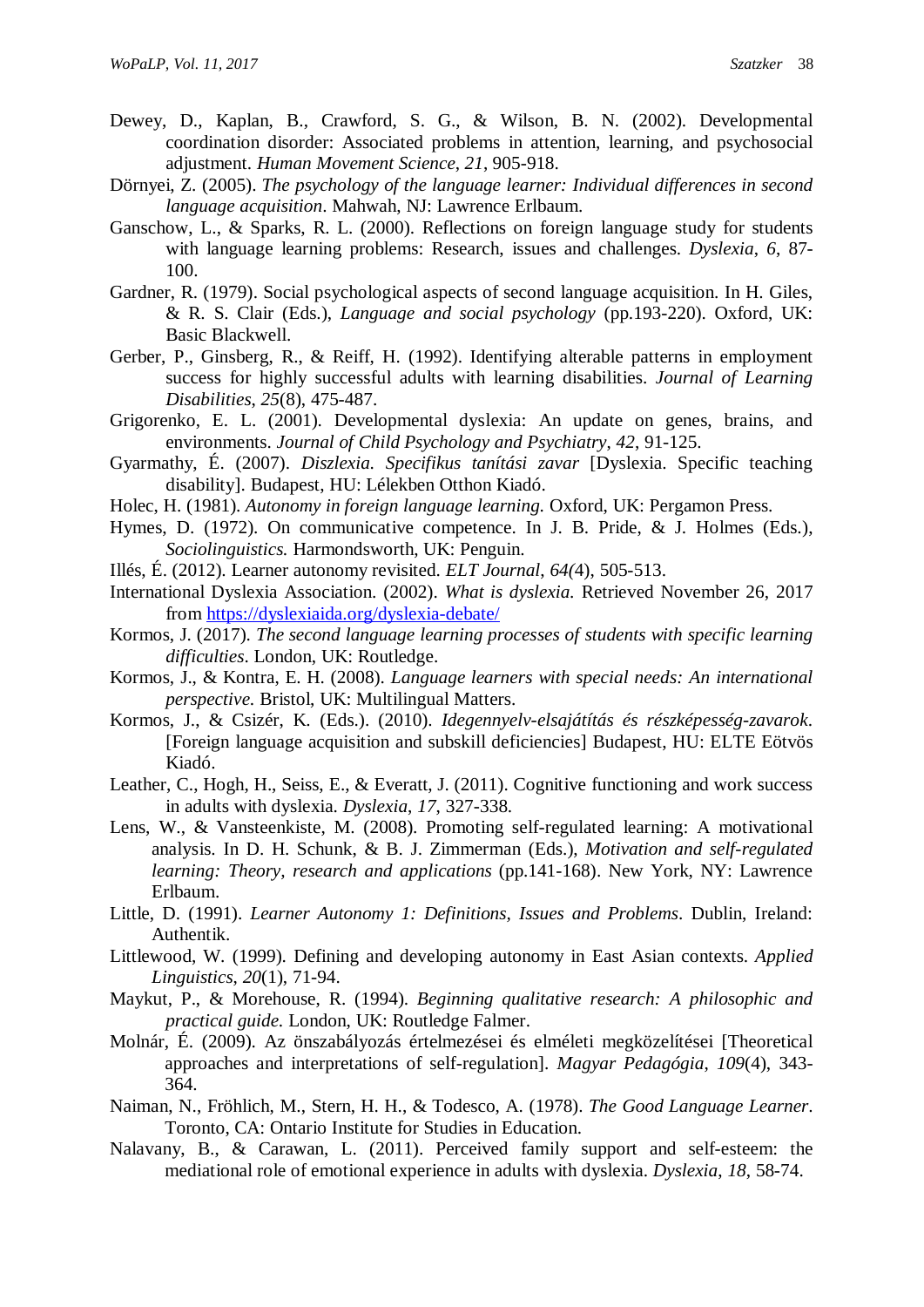- Neufeld, G. (1979). Towards a theory of language learning ability. *Language Learning*, *29*(2), 227-241.
- Nijakowska, J. (2010). *Dyslexia in the foreign language classroom*. Bristol, UK: Multilingual Matters.
- O'Malley, J., & Chamot, A. (1990). *Learning strategies in second language acquisition*. Cambridge, UK: Cambridge University Press.
- Ormos, E. (2004). Egy sikeres dyslexiás nyelvtanuló [A successful dyslexic language learner]. In E. H. Kontra, & J. Kormos (Eds.), *A nyelvtanuló. Sikerek, módszerek, stratégiák [The language learner. Success, methods, strategies]* (pp.145-160). Budapest, HU: Okker Kiadó.
- Oxford, R. (1990). *Language learning strategies: What every teacher should know*. New York, NY: Newbury House.
- Patton, M. Q. (2002). *Qualitative research and evaluation methods* (3<sup>rd</sup> ed.). Thousand Oaks, CA: Sage.
- Pintrich, P. R. (2000). The role of goal orientation in self-regulated learning. In M. Boekaerts, P. R. Pintrich, and M Zeidner (Eds.), *Handbook of self-regulation* (pp.451-502). San Diego: Academic Press.
- Pothos, E. M., & Kirk, J. (2004). Investigating learning deficits associated with dyslexia. *Dyslexia, 10,* 61-76.
- Reid, G. (2005). *Dyslexia*. London, UK: Continuum.
- Rice, M., & Brooks, G. (2004). *Developmental dyslexia in adults: A research review.* London, UK: NRDC. Retrieved November 26, 2017 from <http://www.nrdc.org.uk/?p=171>
- Rubin, J. (1975). What the good language learner can teach us. *TESOL Quarterly*, *9*(1), 41- 51.
- Sarkadi, Á. (2005). *Dyslexia and achieving success in studying English as a second language*. Unpublished master's thesis, Eötvös Loránd University, Budapest, Hungary.
- Schneider, E., & Crombie, M. (2003). *Dyslexia and foreign language learning*. London, UK: David Fulton Publishers.
- Schwarz, R. L. (1997). *Learning disabilities and foreign language learning*. Retrieved November 26, 2017 from<http://www.ldonline.org/article/6065>
- Shoemaker, M. M., & Kalverboer, A. F. (1994). Social and affective problems of children who are clumsy: How early do they begin? *Adapted Physical Activity Quarterly*, *11*, 130-140.
- Sparks, R., Ganschow, L., & Pohlman, J. (1989). Linguistic coding deficits in foreign language learners. *Annals of Dyslexia*, *39*, 179-195.
- Sparks, R. L., Artzer, M., Patton, J., Ganschow, L., Miller, K., Hordubay, D. J., & Walsh, G. (1998). Benefits of multisensory structured language instruction for at-risk foreign language learners: A comparison study of high school Spanish students. *Annals of Dyslexia*, *48*(1), 239-270.
- Sparks, R. L., & Miller, K. S. (2000). Teaching a foreign language using multisensory structured language techniques to at-risk learners: A review. *Dyslexia*, *6*(2), 124-132.
- Tseng, W., Dörnyei, Z., & Schmitt, N. (2006). A new approach to assessing strategic learning: The case of self-regulation in vocabulary acquisition*. Applied Linguistics*, *27*(1), 78-102.
- Visser, J. (2003). Developmental coordination disorder: a review of research on subtypes and comorbidities. *Human Movement Science*, *22*, 479-493.
- World Health Organisation (2010). *International classification of disorders.* Retrieved November 26, 2017 from

<http://www.who.int/classifications/icd/en/bluebook.pdf>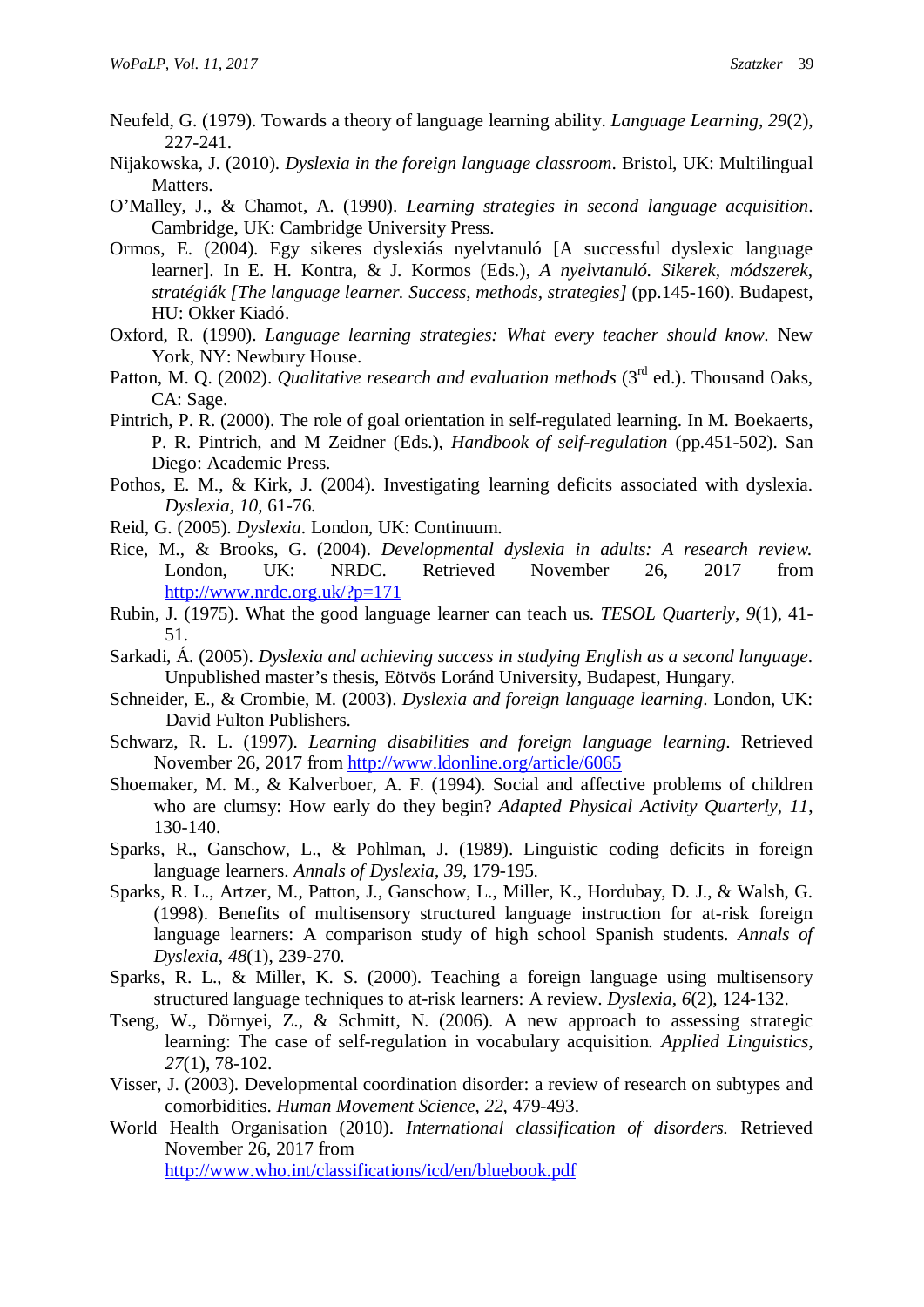### **APPENDIX**

### **Interview guide in English**

#### **Introductory questions**

- 1. How old are you?
- 2. Where are you from?
- 3. How long have you been learning English?
- 4. Why did you choose this language?
- 5. Who helped you choose this language?
- 6. Are you learning another foreign language/other foreign languages?
- 7. Why did you choose other foreign language(s)?
- 8. Tell me more about how your dyslexia was diagnosed. (Who, where, how diagnosed it? Do you have an official document proving your condition?)
- 9. Have you ever received special training/tuition because of your special learning needs? If yes: when, how, what kind of training?

### **Questions relating to self-regulation**

- 1. Tell me something about how you learned English.
- 2. What kind of tricks/techniques do you apply?
- 3. What would you like to achieve by reaching a good level of proficiency?/What did you like to achieve by reaching a good level of proficiency?
- 4. How could you describe your will power?
- 5. In which areas do you perform well (in connection with studying or working, as it is relevant)? Where is English on the scale?
- 6. When you are learning English vocabulary items, how do you manage to concentrate on the task for a longer time?
- 7. While learning (before, after) do you think about how to memorize the material more easily? (e.g., drawing pictures, creating short poems, reading out the material repeatedly)
- 8. Have you ever discussed with anyone how you can learn more efficiently: at school, in your family, with your friends, anyone else? If yes: What was the outcome of the discussions? (If so, Do/Did the suggestions work?)
- 9. What distracts your attention while reading?
- 10. What can you do against it?
- 11. Does it often occur to you that you do not understand what you have read?
- 12. When do you think that you understand what you have read?
- 13. What do/did you do when a task is boring?
- 14. Which areas of language learning are boring?
- 15. What do you do if something is very boring?
- 16. What is more interesting to you?
- 17. Try to recall one of your English lessons and your experiences in that lesson. What feelings come to your mind? Why?
- 18. Where and how do/did you like to learn English the most? (on your own/in company, at the desk, with music, etc.)
- 19. What distracts/distracted you while learning English?
- 20. Is there anyone who helps/helped you in learning? If yes: Who? Where? How?
- 21. What do/did you do when you feel/felt you do/did not manage to learn a certain thing?
- 22. What do you do if you do not understand something in a conversation? In a film? About grammar?
- 23. Please list three good and bad traits that characterize you in learning.